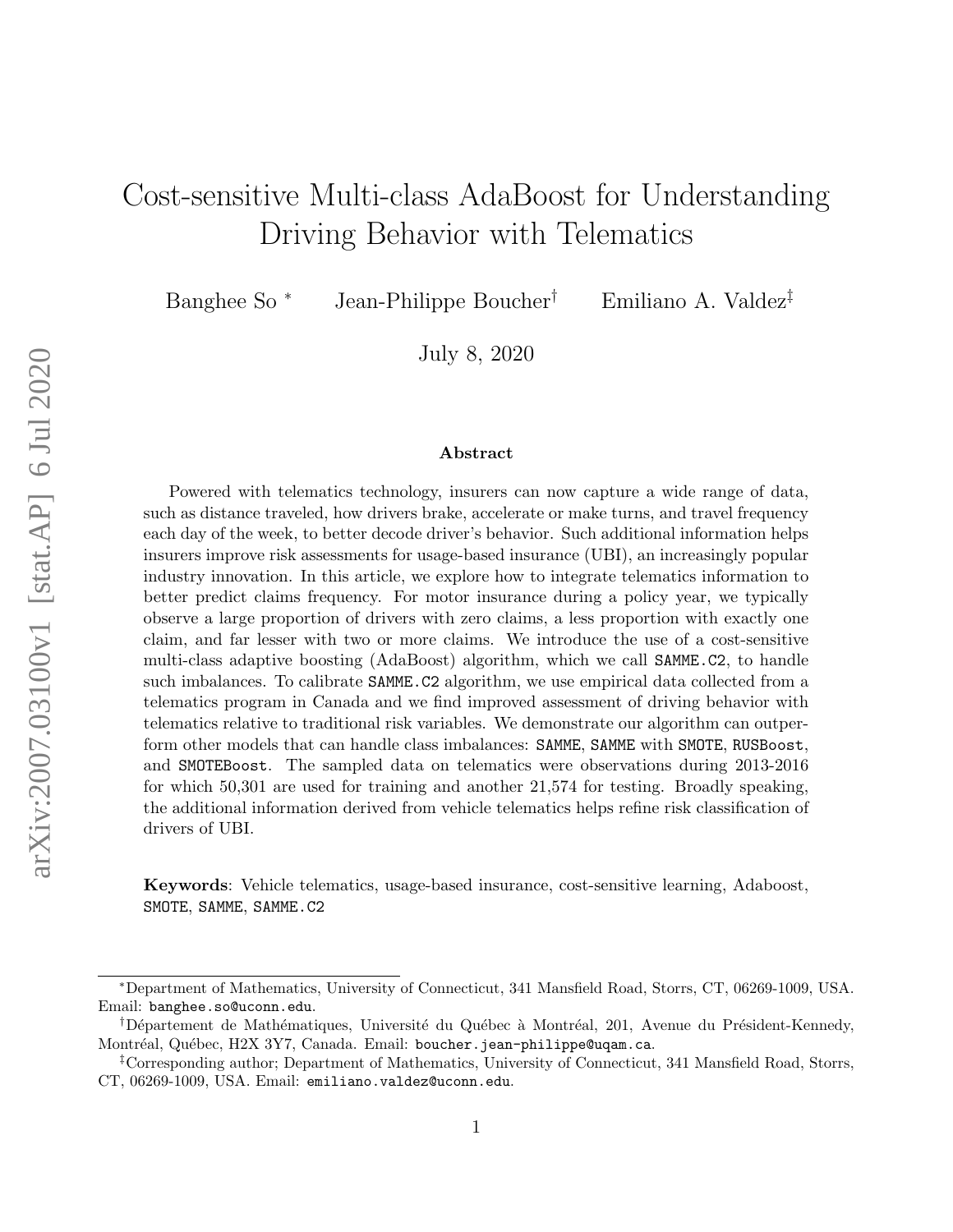### 1 Introduction

Telematics refers to the use of telecommunication devices and technology to transmit and store information. It is derived from the French word, télématique, which combines the words "telecommunications" and "computing science." We are seeing a growing list of applications of telematics technology in many diverse fields: a radio receiver installed in a drone for journalism reporting or for private investigation, a smart home system that remotely controls temperature, lighting, appliance, and even alarms for security, an electronic system for better communication between healthcare professionals and their patients in health telematics [\(Orphanoudakis et al.](#page-25-0) [\(1998\)](#page-25-0)), and most predominantly, a device installed in a car or a mobile app to remotely monitor driving habits for insurance rating.

While the use of telematics-based insurance has not fully matured in the insurance industry, it is gaining more attraction to drivers, especially to younger ones, which gives them opportunity to save on premiums in exchange for driving behavior being monitored. According to [Karapiperis](#page-25-1) [et al.](#page-25-1) [\(2015\)](#page-25-1), Progressive Insurance Company offered the first such UBI in the early 2000s where the company, in collaboration with General Motors, began to offer premium discounts linked to monitoring of driving activities and behavior. A tracking device, upon driver's agreement, is installed in the car to collect the information through GPS technology. What follows next is the acceleration in technology advancement leading to some variations in UBI with similar names floating around that include, for example, Pay as you Drive (PAYD), Pay how you Drive (PHYD), Pay as you Drive as you Save (PAYDAYS), Pay per mile, and Pay as you Go (PASG). The use of telematics for UBI enables insurers to collect metrics of driving habits to help improve driver risk profile, thereby allowing for a more flexible pricing mechanism to reflect this observed behavior.

There is a positive social effect to vehicle telematics: it encourages better driving behavior. UBI programs have many potential benefits to consumers, insurers, and the society, in general. It allows insurers to put a price tag that links more closely to individual's driving habits. This helps insurers to increase the predictability of their profit margin and gives more careful drivers the opportunity for more affordable premiums. Consumers can control premium costs by adopting safer driving habits or reducing frequency of driving. Moreover, it benefits the society because with safer driving and fewer drivers on the road, this reduces accidents, congestion, and car emissions. In order to get the optimal benefits of UBI to both insurers and their policyholders, it becomes subsequently crucial to identify the more significant telematics variables that truly affects the occurrence of car accidents.

It is comforting to know that there is a growing literature on telematics in actuarial science and insurance; many of these research works find additional value from telematics for better claims predictions, risk classification, and premium assessments. The work of [Ayuso et al.](#page-23-0) [\(2016\)](#page-23-0) uses, interestingly, survival models to conclude that gender discrimination is unnecessary in the presence of sufficient telematics information on driving behavior. [Boucher et al.](#page-24-0) [\(2017\)](#page-24-0) offers the benefits of using generalized additive models (GAM) to gain additional insights as to how premiums can be more dynamically assessed for PAYD policies based on telematics information. Using zero-inflated Poisson regression models, [Guillen et al.](#page-24-1) [\(2019\)](#page-24-1) investigated how telematics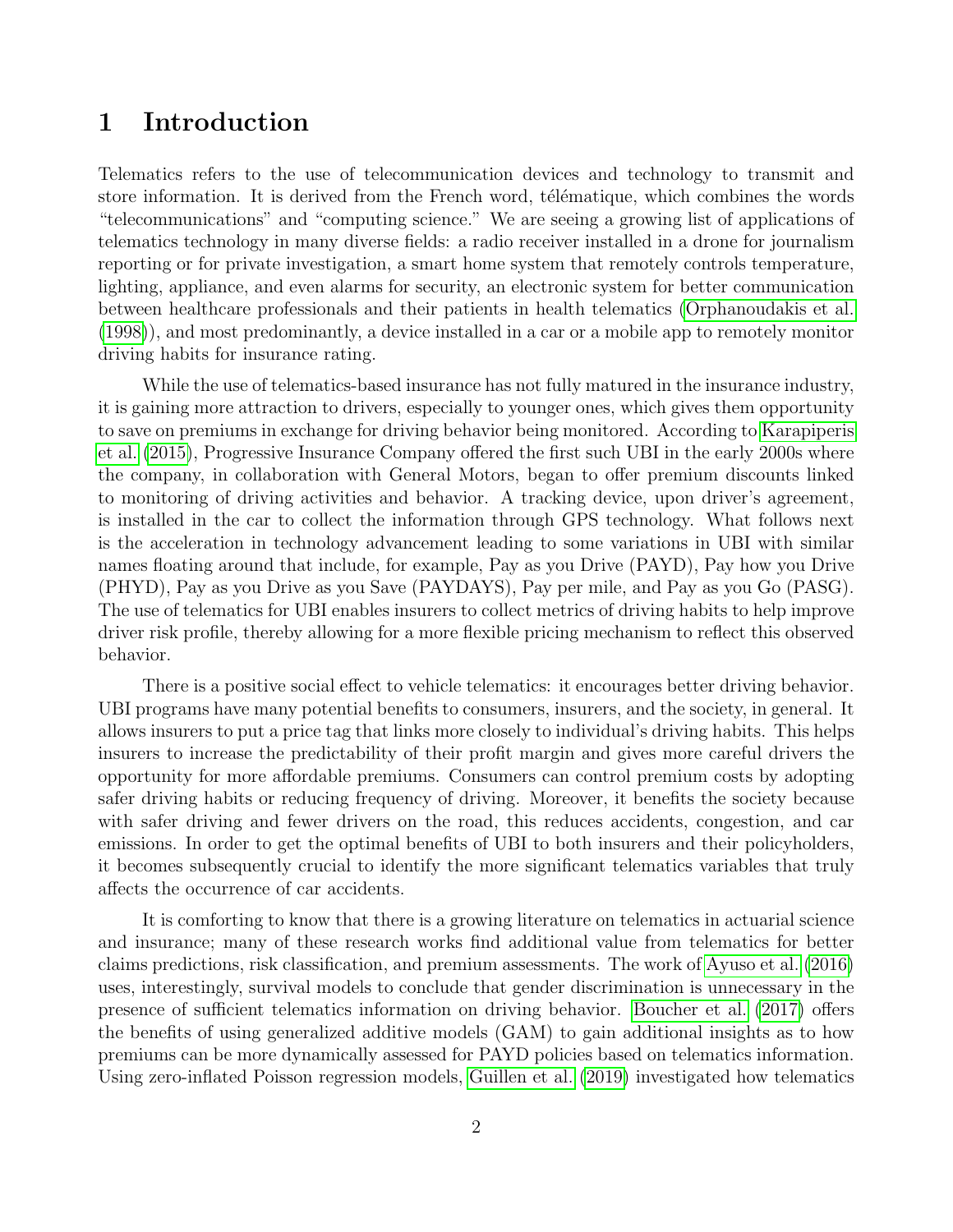information helps explain part of the occurrence of zero accidents not typically accounted by traditional risk factors. For tariff determination, [Ayuso et al.](#page-23-1) [\(2019\)](#page-23-1) uses classical frequency models to incorporate significant information drawn from telematics metrics using data from a portfolio of PAYD policies issued by a Spanish insurance company. Additional research that have revealed the benefits of telematics metrics for improved understanding of driving behavior includes, but not limited to, [Constantinescu et al.](#page-24-2) [\(2018\)](#page-25-2), [Verbelen et al.](#page-25-2) (2018), Pérez-Marín [et al.](#page-25-3) [\(2019\)](#page-25-3), [Pesantez-Narvaez et al.](#page-25-4) [\(2019\)](#page-25-4), and [Guillen et al.](#page-24-3) [\(2020\)](#page-24-3).

We distinguish our work from previous literature by addressing the sparsity of recorded claims for datasets with telematics information, leading to a highly imbalanced observed accident frequencies. For most portfolios of motor insurance, it is characteristically often a rare event to observe exactly one claim from a policy, let alone observing two or more claims. As we shall see, this is even more noticeable in the case of telematics data because there is a perceived self-selection for drivers with UBI. Because of the attractiveness of potential premium savings, policyholders of UBI believe and tend to be more careful drivers making the sparsity an even more important issue. The early work of [Pednault et al.](#page-25-5) [\(2000\)](#page-25-5) somehow addresses this highly imbalanced classification suggesting the use of a tree-based model with the log-likelihood as an impurity function for identifying the splitting of the regions; the common impurity measure used for classification trees is the Gini index. The work lacks the empirical evidence to support the method.

The proposed algorithm in this paper is motivated by our telematics dataset drawn from a UBI program offered by a Canadian-owned insurance cooperative. We focus on the accident frequency, that is, the number of accidents or claims made during our observation period, as the response variable. According to our training data, we have 97.1% observations with zero claims, 2.8% with exactly one claim, and merely 0.1% with two or more claims. Our observations are clearly highly imbalanced, and yet we want to investigate the predictive power of using telematics metrics, apart from the traditional metrics, to understand and predict claims frequency.

We employ an innovative multi-class classification algorithm, for which we refer to as SAMME.C2 that can handle such an imbalance. The proposed algorithm has its origin from the work of [Zhu et al.](#page-26-0) [\(2009\)](#page-26-0), which introduced **SAMME** (Stagewise Additive Modeling using Multi-class Exponential loss function), a multi-class AdaBoost classification model. Adaptive boosting (AdaBoost), as introduced by [Freund and Schapire](#page-24-4) [\(1997\)](#page-24-4), is an iterative classification algorithm that combines several weak and inaccurate learners to improve prediction accuracy. In contrast with other similar AdaBoost techniques, **SAMME.C2** uses cost-sensitive learning mechanism to rebalance and tilt the class distribution by accounting for the costs of prediction errors. This paper evaluates the competitiveness of our proposed algorithm to other models that have appeared in the machine learning literature and that have demonstrated to handle imbalanced classes.

In particular, using both simulated and real datasets, we find that SAMME.C2 algorithm outperforms other multi-class classification models that can handle class imbalances: SAMME, SAMME with SMOTE, RUSBoost, and SMOTEBoost. Each of these methods is briefly explained in the subsequent section. While performance statistics such as Recall and Precision are not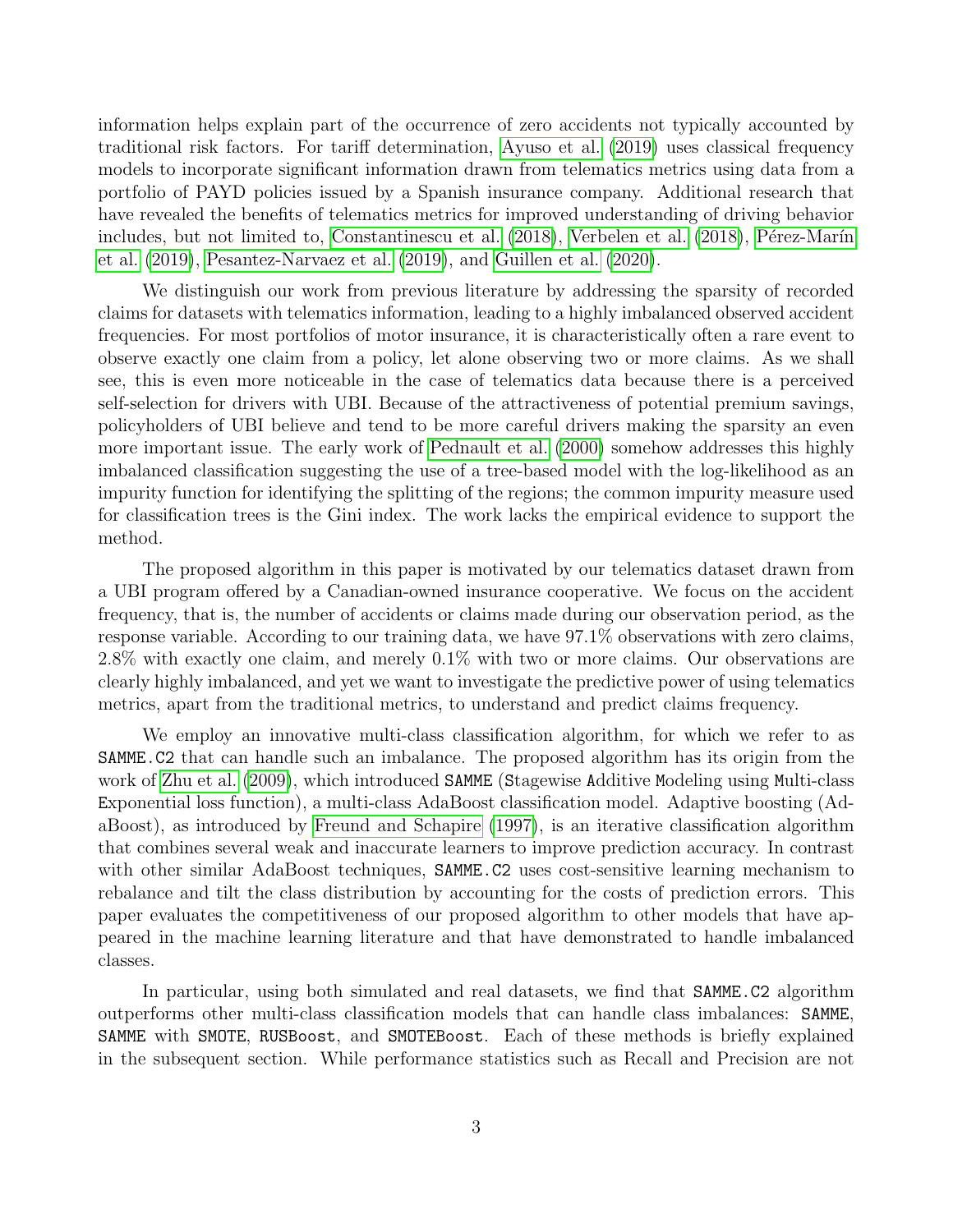reasonable measures for comparison, we chose to use the G-mean metric for comparison. This performance metric is simply a geometric average of recall statistics for all classes. In addition, we find that relatively telematics variables are more significantly important predictors than traditional variables of accident frequencies.

For the rest of this paper, it has been organized as follows. Section 2 provides an overview of related works on adaptive boosting learning algorithms suitable to handle class imbalances. In Section 3, we introduce our new **SAMME.C2** algorithm, which is largely based on some integration of SAMME and Ada.C2 methods; these two latter methods are therefore described in detail. We also briefly explain various performance metrics used to compare various classification models. Section 4 presents the simulation results to assess the performance of SAMME.C2. Section 5 presents results based on our telematics dataset. Section 6 concludes the paper.

### 2 Related work

In this section, we give an overview of related work and techniques, which may be categorized into three levels: (a) Data level; (b) Algorithm level; and (c) Cost-sensitive learning level.

#### 2.1 Handling minority classes

As pointed out by [Yang and Wu](#page-25-6) [\(2006\)](#page-25-6), one of the challenges of data mining is dealing with observations that may suffer from the presence of imbalanced classes. At the data level, as with our telematics dataset, the class distribution is inherently not balanced creating classes that are considered majority (too many) or minority (too few). It becomes difficult to predict classes belonging to the minority since there are only a few samples to learn from regarding the features to predict from this class. One obvious approach is to resample from your dataset so that the class distribution is rebalanced by over-sampling (or under-sampling) from the underrepresented (or overrepresented) classes. The increasingly popular over-sampling approach is the technique developed by [Chawla et al.](#page-24-5) [\(2002\)](#page-24-5) called SMOTE (Synthetic Minority Over-sampling Technique). In contrast to over-sampling with replication, the SMOTE algorithm creates synthetic samples for the minority class. This is generated by drawing samples using the method of k nearest neighbors (KNN) and linearly connecting them to produce the synthetic samples. As concluded by [Chawla et al.](#page-24-5) [\(2002\)](#page-24-5), it "works to cause the classifier to build larger decision regions that contain nearby minority class points." While SMOTE is therefore utilized to increase prediction accuracy over minority classes, we will examine this algorithm in combination with boosting methods that are utilized to increase accuracy over the entire data.

#### 2.2 Boosting

At the algorithm level, boosting techniques are believed to be one of the most powerful learning algorithms discovered in recent years. Boosting is based on the principle of combining several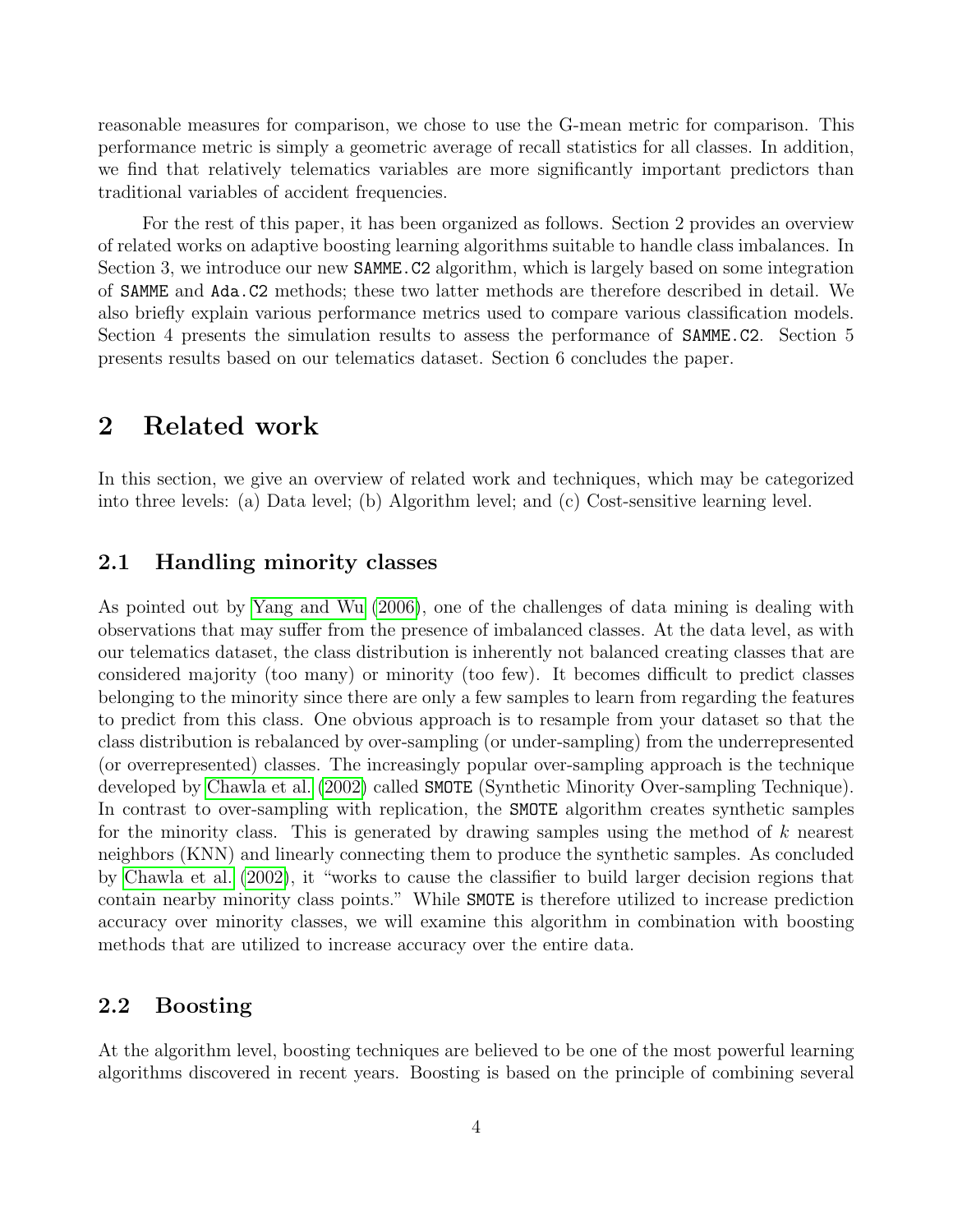weak learners to produce a strong learner for more improved and accurate predictions. Starting with equal observation weights, the algorithm is an iterative process of fitting classifiers at each step and adjusting the weights, in the subsequent steps, according to the result of the classification. More weights are given to observations that have been misclassified. Note that, as pointed out by [Hastie et al.](#page-24-6) [\(2009\)](#page-24-6), while boosting was originally intended for classification problems, the idea has been expanded to regression problems.

The first practical boosting algorithm was introduced by [Freund and Schapire](#page-24-4) [\(1997\)](#page-24-4) and is referred to as AdaBoost.M1. AdaBoost is now the name that refers to a class of adaptive boosting algorithms. Assume that we are given a set of data denoted by  $(x_i, y_i)$  for  $i = 1, \ldots, m$ where  $x_i$  is a set of feature variables and  $y_i$  is a binary variable. AdaBoost.M1 is a well-known iterative boosting algorithm. Beginning with a distribution of equal weights to the observations, this is updated after each iteration based on  $\alpha_t$ , which is a function of the weighted classification error

$$
\epsilon_t = \frac{\sum_{i=1}^m D_i I(y_i \neq h_t(\boldsymbol{x}_i))}{\sum_{i=1}^m D_i},
$$
\n(1)

where  $D_i$  is the distribution of the weights and  $h_t(\boldsymbol{x}_i)$  is the classifier at step  $t \in 1, 2, ..., T$ . This weighted error tends to increase during the iteration process while the final classifier's training error gradually decreases. It has been shown [\(Friedman et al.](#page-24-7) [\(2000\)](#page-24-7) and [Hastie et al.](#page-24-6) [\(2009\)](#page-24-6)) that AdaBoost.M1 is equivalent to an additive model with a minimization of an exponential loss function and therefore belongs to the traditional statistical family of Forward Stagewise Additive Models. This viewpoint helps the algorithm to be efficient and to have straightforward statistical interpretation. Several variants of adaptive boosting algorithms have appeared in the literature. See [Ferreira and Figueiredo](#page-24-8) [\(2012\)](#page-24-8) for a review.

AdaBoost algorithms have gained widespread popularity and several works reveal advantages of the algorithms. It has been shown that in [Schapire and Singer](#page-25-7) [\(1999\)](#page-25-7), the training error of the final classifier is bounded, and that in [Freund and Schapire](#page-24-4) [\(1997\)](#page-24-4), if each weak classifier is slightly better than random, then the training error drops exponentially fast in  $T$ , the number of weak classifiers. Some have also reported that AdaBoost is robust to overfitting showing that test error consistently decreases and then levels off as more classifiers are added. In terms of practicality, many empirical applications in machine learning have shown that AdaBoost algorithms are superior classifiers. For instance, [Friedman et al.](#page-24-7) [\(2000\)](#page-24-7) called AdaBoost with decision trees the "best off-the-shelf classifier in the world."

AdaBoost.M1 has been extended to multi-class classification problems where  $y_i$  belongs to the set  $\{1, 2, \ldots, K\}$ . The extension AdaBoost.M2 in [Freund and Schapire](#page-24-4) [\(1997\)](#page-24-4), which is based on a pseudo-loss function instead of the error rate, is suitable for handling multi-class problems. The AdaBoost.MH developed by [Schapire and Singer](#page-25-7) [\(1999\)](#page-25-7) is an adaptive boosting multi-class algorithm that is based on the Hamming loss function. Because this loss function is applied to create a set of binary problems, the procedure may be slow and thereby inefficient. These are just a few extensions, but in this paper, we will compare our proposed method to the multiclass extension of the forward stagewise additive model, which is based on the generalization of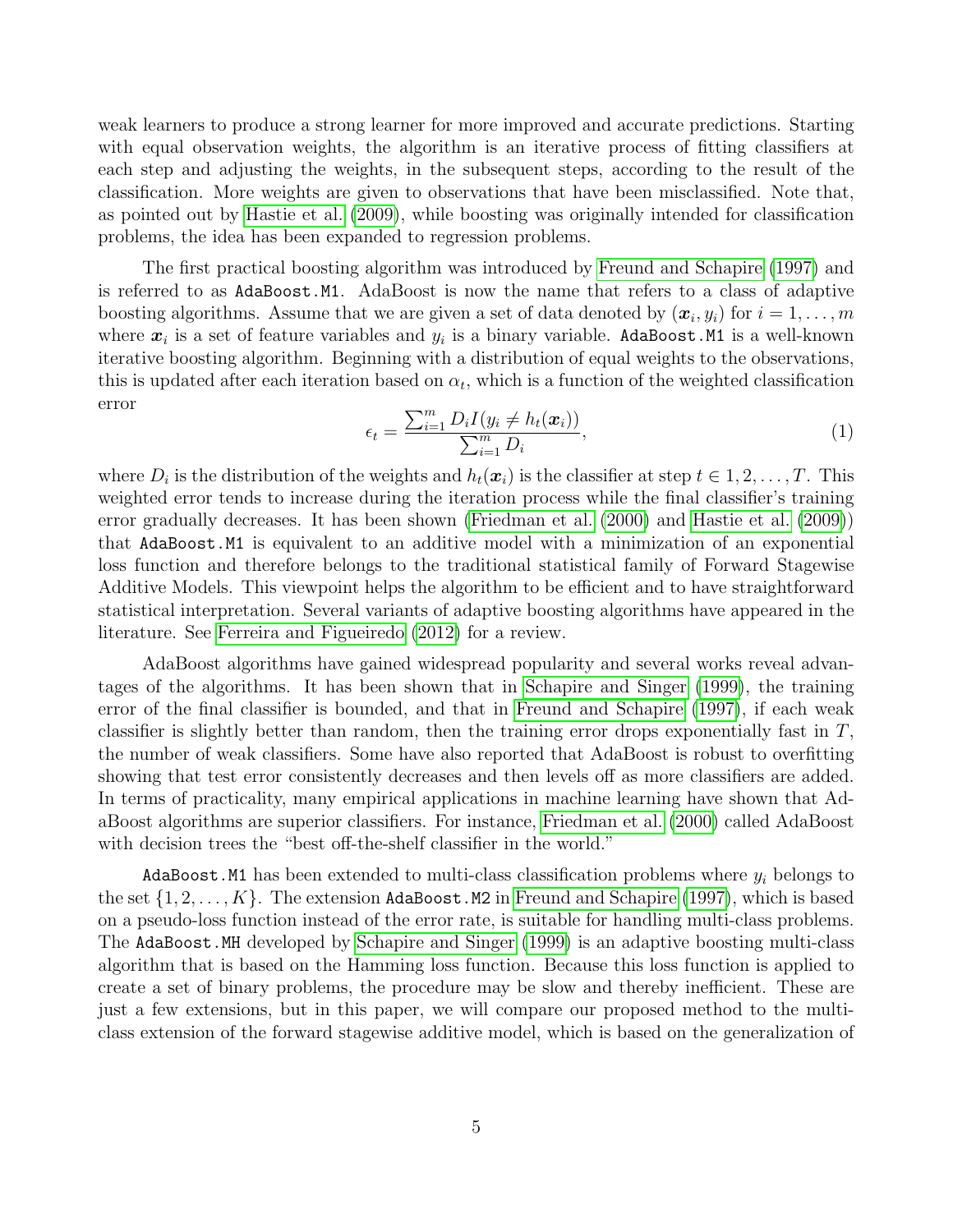exponential loss to multi-class given by

$$
L(\boldsymbol{y}_i, \boldsymbol{f}(\boldsymbol{x}_i)) = \exp\Big(-\frac{1}{K}\sum_{k=1}^K y_k f_k(\boldsymbol{x})\Big) = \exp\Big(-\frac{1}{K}\boldsymbol{y}_i' \boldsymbol{f}(\boldsymbol{x}_i)\Big),\tag{2}
$$

for observation i. Developed by [Zhu et al.](#page-26-0)  $(2009)$ , this is what has been referred to as the SAMME algorithm and detailed steps of the algorithm are summarized in Appendix A.

It is quite suitable to combine the benefits of resampling and boosting, and therefore, we also considered the following algorithms:

- SAMME with SMOTE sampling;
- SMOTEBoost, described in [Chawla et al.](#page-24-9) [\(2003\)](#page-24-9), is an approach for learning from minority classes based on a combination of SMOTE and AdaBoost.M2; and
- RUSBoost, described in [Seiffert et al.](#page-25-8) [\(2010\)](#page-25-8), is an algorithm that has the same goal as SMOTEBoost but replaces SMOTE sampling with random undersampling.

#### 2.3 Cost-sensitive learning

Cost-sensitive learning provides for an additional layer of complexity in the algorithm to further improve prediction accuracy. In particular, it takes into account misclassification costs by adding a penalty to predictions that lead to incorrect classification. While costs added are primarily those accounting for misclassification, it has been identified that cost adjustments may be made to reflect other types such as computational efficiency/complexity, data collection, or model evaluation. The primary objective is to minimize the total costs of the model. Cost-sensitive algorithms that minimizes misclassification costs in classification problems first appeared in [Pazzani et al.](#page-25-9) [\(1994\)](#page-25-9). The cost matrix is an additional input to the learning procedure and is also used to evaluate the ability of the learned procedure to reduce misclassification costs. In the context of adaptive boosting, the cost adjustment function is used to modify the updating of the weights at each iteration. See [Galar et al.](#page-24-10) [\(2012\)](#page-24-10). The most familiar method of AdaBoost combined with cost-sensitive learning is Ada.C2, which inspired our algorithm suggested in this paper. In the next section, we discuss this algorithm in detail that gives us a prelude to our proposed multi-class cost-sensitive algorithm.

# 3 The SAMME.C2 algorithm

This algorithm combines the benefits of boosting and cost-sensitive algorithms for handling class imbalances in multi-class classification problems. Boosting algorithms are generally considered advantageous because implementation is straightforward, methods are statistically justified and generally suitable for many kinds of classification problems, and there are fewer issues with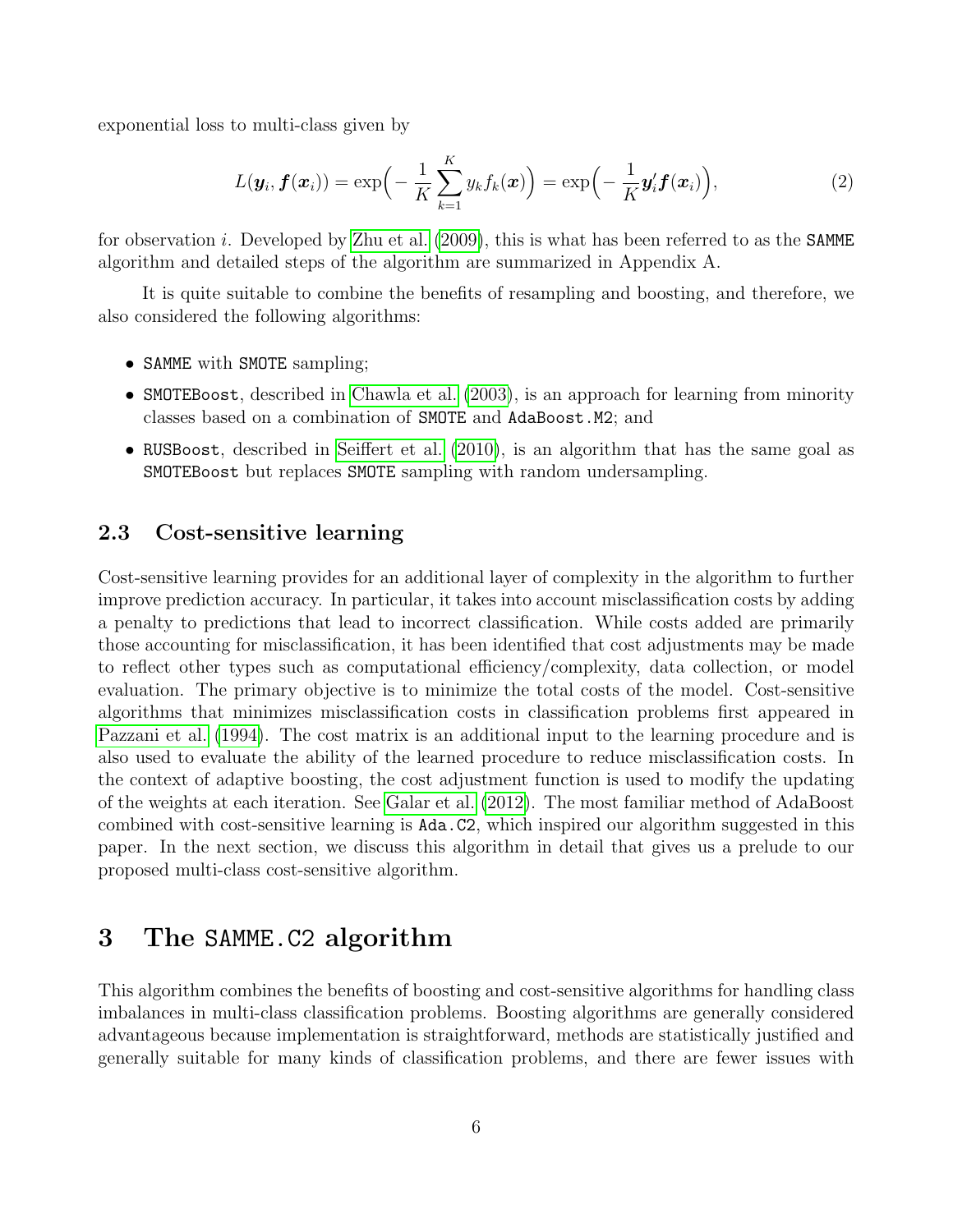overfitting. By directly penalizing misclassified samples, cost-sensitive learning algorithms provide the added benefits of prediction accuracy especially for minority classes. The cost-sensitive component of our proposed algorithm is inspired by the Ada.C2.

#### 3.1 Ada.C2 method

AdaBoost models treat samples of different classes equally. This is because weights of misclassified samples from different classes are increased by an identical ratio and weights of correctly classified samples from different classes are decreased by another identical ratio. A desirable boosting strategy for imbalance dataset is one that is able to distinguish different classes of samples and boost more weights on the samples associated with higher costs. The concept of Ada.C2 was introduced by [Sun et al.](#page-25-10) [\(2007\)](#page-25-10). The method adds the cost item to each sample as follows: input data to the algorithm consists of  $(x_i, y_i, \text{Cost}_i)$ , for  $i = 1, 2, ..., N$  where N is the total number of training samples. The differences from the original AdaBoost are

1. The updating of the distribution of the dataset at each iteration has the form:

$$
D_{t+1}(i) = \frac{\text{Cost}_i D_t(i) \exp(-\alpha_t I(y_i = h_t(\boldsymbol{x}_i)))}{\sum_{j=1}^N \text{Cost}_j D_t(j) \exp(-\alpha_t I(y_j = h_t(\boldsymbol{x}_j)))}
$$

2. The weight of each classifier is:

$$
\alpha_t = \frac{1}{2} \log \left( \frac{\sum_{i=1}^{N} \text{Cost}_i D_t(i) I(y_i = h_t(\boldsymbol{x}_i))}{\sum_{i=1}^{N} \text{Cost}_i D_t(i) I(y_i \neq h_t(\boldsymbol{x}_i))} \right)
$$

AdaBoost is accuracy-oriented and therefore, its weighting strategy may still tilt towards the majority class since it contributes more to the overall classification accuracy. However, Ada.C2 strategy of updating data distribution is by giving higher costs to minority class. On one hand, when minority classes are misclassified, the weights increase more than when majority classes are misclassified. On the other hand, when minority classes are correctly classified, the weights decrease more conservatively than when majority classes are correctly classified. Subsequently the algorithm achieves an ideal weighting strategy to address the issue of highly imbalanced classes. The steps in the algorithm are summarized in Algorithm [3.](#page-22-0)

#### 3.2 The proposed algorithm

The proposed algorithm for which we call **SAMME**.C2 is a blend of **SAMME** and **Ada.C2** algorithms. Although we inherit all the algorithmic steps in Ada.C2, there are importance differences. First, we inherit the calculation formula of  $\alpha_t$  at the iterative step t from the **SAMME** algorithm that includes the addition of  $log(K - 1)$ . As pointed out by [Zhu et al.](#page-26-0) [\(2009\)](#page-26-0), this adjustment term is crucial for multi-class classification problems as it strengthens the assurance of "the accuracy of each weak classifier to be better than random guessing." It can be shown that the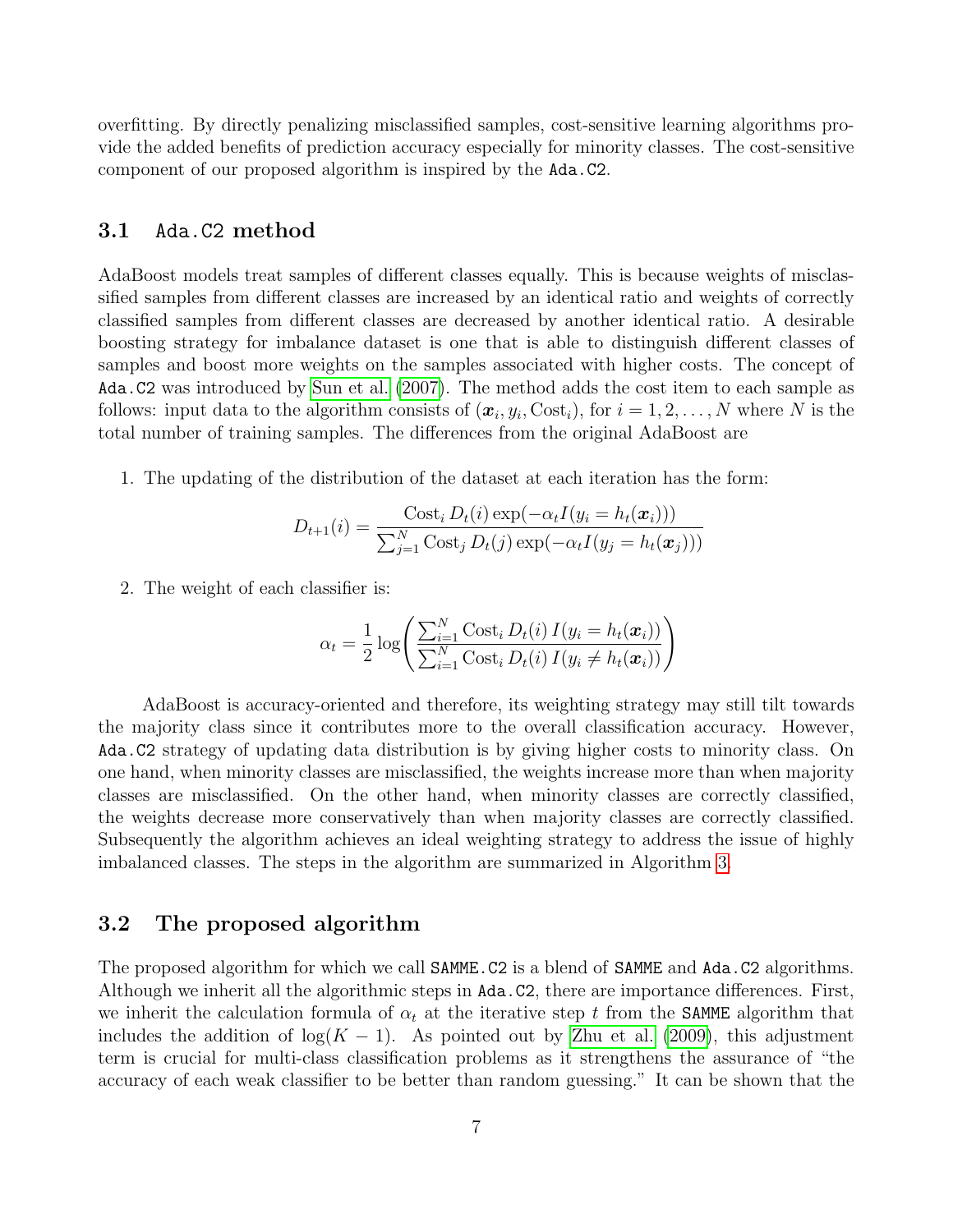presence of the term  $\log(K-1)$  arises as a consequence of the solution to the optimization based on the extended muti-class exponential loss function. Second, the calculation of the weighted classification error,  $\epsilon_t$ , is not adjusted with the cost values in our algorithm. This is a result necessary to prove our algorithm follows the forward stagewise additive model.

The steps in the algorithm are summarized below:

| <b>Algorithm 1: SAMME.C2:</b> cost-sensitive multi-class AdaBoost                                                                                                                                                          |  |  |  |  |  |  |
|----------------------------------------------------------------------------------------------------------------------------------------------------------------------------------------------------------------------------|--|--|--|--|--|--|
| <b>Input:</b> Training dataset $x_i \in X$ , $y_i \in Y = \{1, 2, , K\}$ , Cost <sub>i</sub> $\in (0, 1], T$                                                                                                               |  |  |  |  |  |  |
| <b>Output:</b> Final classifier $H(\boldsymbol{x}_i)$                                                                                                                                                                      |  |  |  |  |  |  |
| 1 Set initial distribution of dataset equally distributed: $D_1(i) = \frac{1}{N}$ , $i = 1, 2, , N$ ;                                                                                                                      |  |  |  |  |  |  |
| 2 for $t = 1, \ldots, T$ do                                                                                                                                                                                                |  |  |  |  |  |  |
| Train weak classifier using the distribution $D_t$ ;<br>3                                                                                                                                                                  |  |  |  |  |  |  |
| Get weak classifier $h_t: X \to k \in \{1, 2, , K\}$ ;<br>$\overline{4}$                                                                                                                                                   |  |  |  |  |  |  |
| 5 Compute $\epsilon_t = \frac{\sum_{i=1}^{N} D_t(i)I(y_i \neq h_t(\boldsymbol{x}_i))}{\sum_{i=1}^{N} D_t(i)}$ ;<br>6 Choose $\alpha_t = \frac{1}{2} \log \left( \frac{1 - \epsilon_t}{\epsilon_t} \right) + \log(K - 1)$ ; |  |  |  |  |  |  |
|                                                                                                                                                                                                                            |  |  |  |  |  |  |
| 7 Update $D_{t+1}(i) = \frac{\text{Cost}_i D_t(i) \exp(-\alpha_t I(y_i = h_t(\boldsymbol{x}_i)))}{\sum_{j=1}^N \text{Cost}_j D_t(j) \exp(-\alpha_t I(y_j = h_t(\boldsymbol{x}_j)))};$                                      |  |  |  |  |  |  |
| 8 end                                                                                                                                                                                                                      |  |  |  |  |  |  |
| <b>9</b> Return the final classifier: $H(\boldsymbol{x}_i) = \underset{k}{\operatorname{argmax}} \sum_{t=1}^T \alpha_t I(h_t(\boldsymbol{x}_i) = k)$ ;                                                                     |  |  |  |  |  |  |

Figure [1](#page-8-0) displays a visual representation of the comparative effect of how the algorithm correctly classifies (or misclassifies) majority and minority classes. In the SAMME algorithm, there is an even redistribution of correct classification (or misclassification) for both majority and minority classes. On the other hand, with the addition of a cost-sensitive learning mechanism, this redistribution is uneven with a heavier weight on minority class.

# <span id="page-7-0"></span>4 Performance evaluation and simulation

Before we present the results of our simulation studies, we describe the performance measures used for classification problem, emphasizing that the G-mean measure is most aptly for imbalanced datasets.

### 4.1 Performance metrics

For classification problems, the most common performance statistics is accuracy, which is the proportion of all observations that were correctly classified. For obvious reasons, this is an irrelevant measure for imbalanced datasets. Let us consider three other performance statistics: Recall, Precision, and F1-score. We can compute performance statistics for each class,  $i =$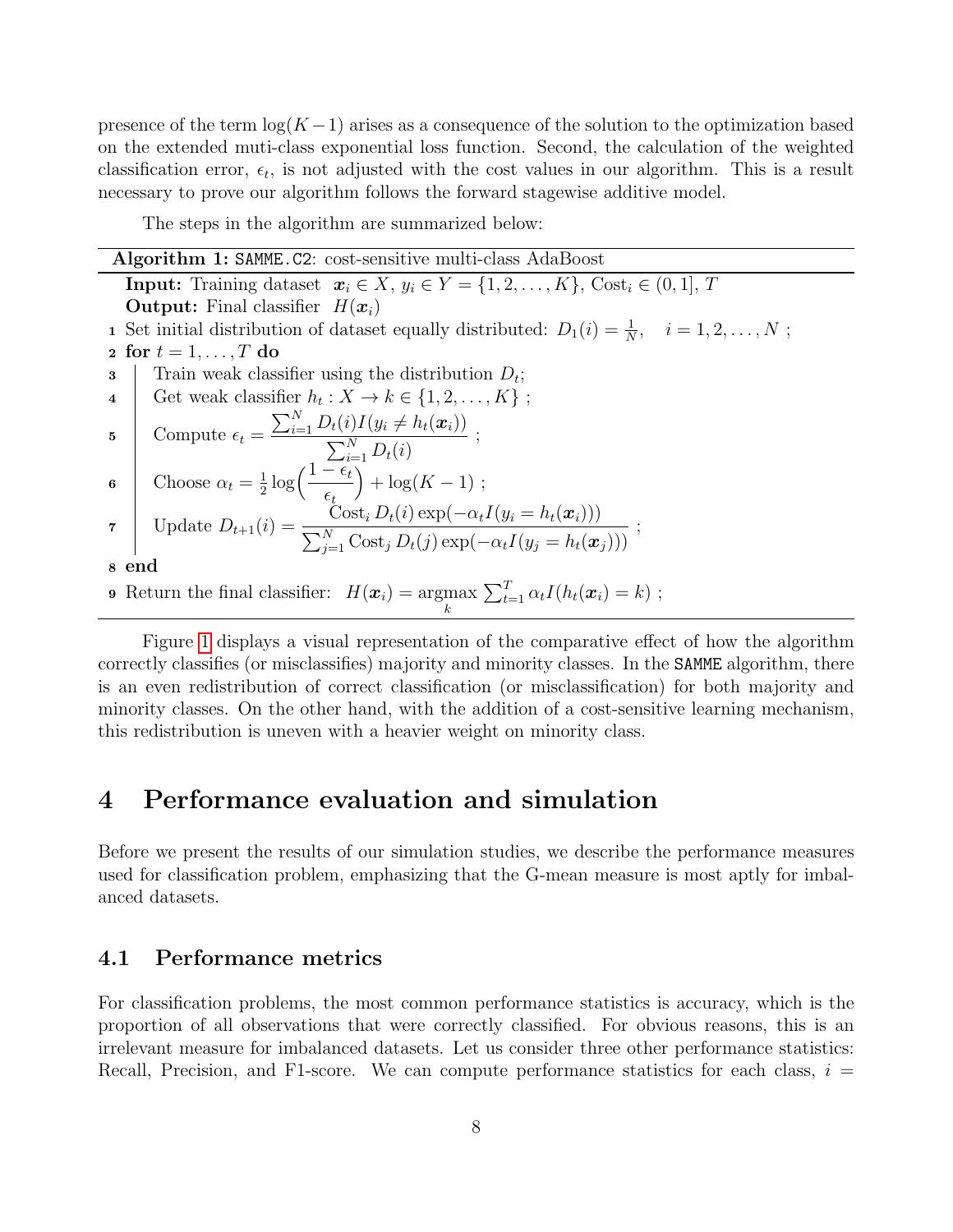<span id="page-8-0"></span>

Figure 1: Visualizing the effect of the SAMME.C2 algorithm on classifying majority/minority class.

 $1, 2, \ldots, K$ , and aggregate them with an average. The Recall statistics for class i,  $R_i$ , is defined to be the proportion of observations in class i correctly classified. The Recall statistics is also sometimes called the sensitivity. The Precision statistics,  $P_i$ , is the proportion predictions in class *i* that were correctly classified. The F1-score,  $F1_i$ , is the harmonic average of Recall and Precision and is therefore equal to  $2 \cdot (R_i \times P_i)/(R_i + P_i)$ .

Consider the hypothetical example of three insurance claim frequencies for classes. Note that this illustrates highly imbalanced observations. Table [1](#page-8-1) is a confusion matrix that is often used to describe the performance of a classifier. The columns refer to the actual observations and the rows refer to the predicted ones. Suppose the classes are designated respectively as  $1, 2, 3$ , with "Claim 0" as class 1, "Claim 1" as class 2, and "Class  $2^{+}$ " as class 3. For "Claim  $2^{+}$ , we can compute the Recall  $R_3 = 20/20 = 1.00$ , Precision  $P_3 = 20/1,020 = 0.02$ , and F1-score F1<sub>3</sub> =  $2 * (1 * 0.02) / (1 + 0.02) = 0.04$ .

Table 1: Confusion matrix of a hypothetical example

<span id="page-8-1"></span>

|          |               | Actual  |         |             |            |  |  |  |  |  |  |
|----------|---------------|---------|---------|-------------|------------|--|--|--|--|--|--|
|          |               | Claim 0 | Claim 1 | Claim $2^+$ | Total rows |  |  |  |  |  |  |
|          | Claim 0       | 9,000   |         |             | 9,000      |  |  |  |  |  |  |
| redicted | Claim 1       |         | 500     |             | 500        |  |  |  |  |  |  |
|          | Claim $2^+$   | 1,000   |         | 20          | 1,020      |  |  |  |  |  |  |
|          | Total columns | 10,000  | 500     | 20          | 10,520     |  |  |  |  |  |  |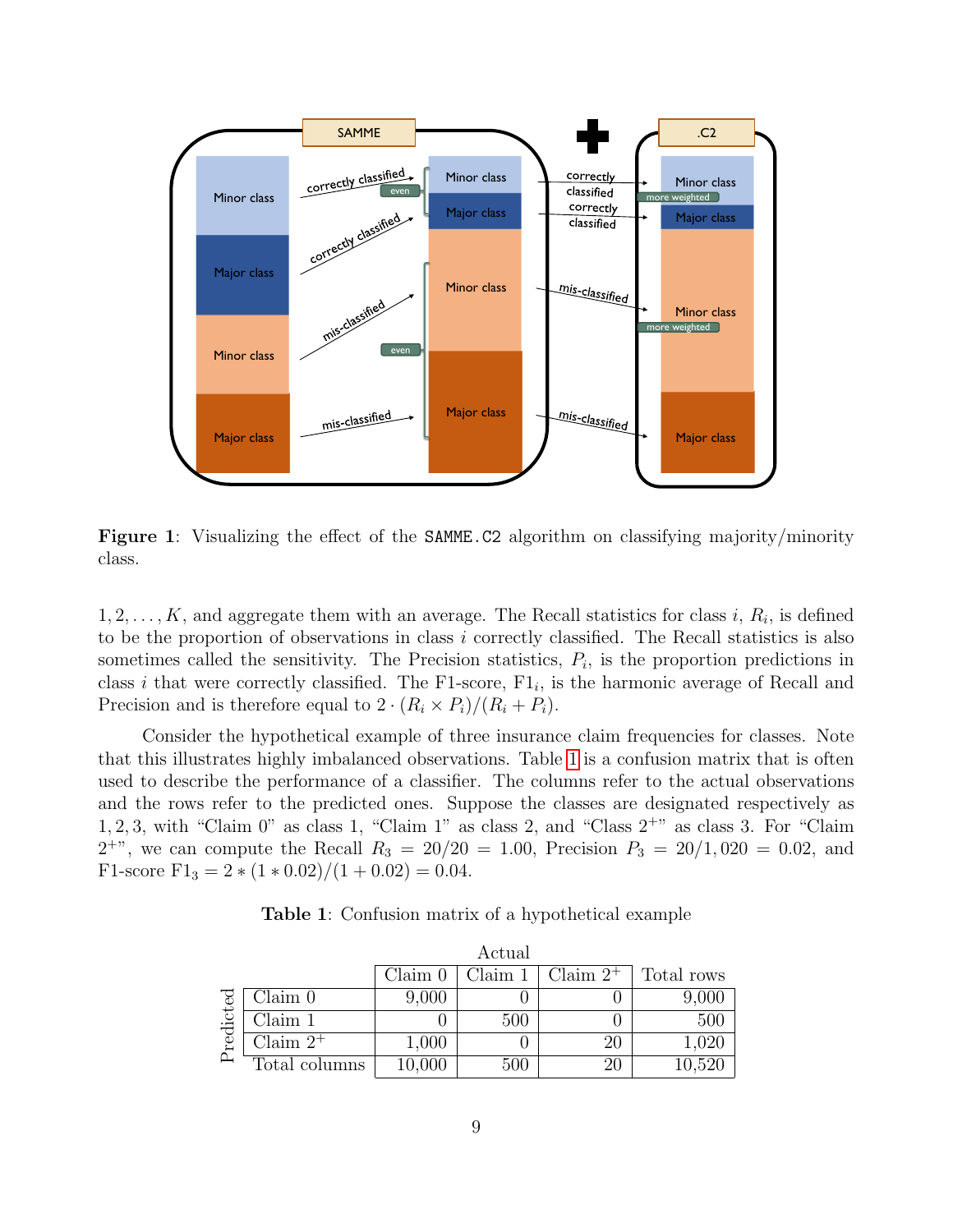When we aggregate the results to provide a single measure of performance for a given classifier, we define statistics such as Macro Precision and Macro Recall to be the arithmetic average of the respective performance statistics for each class. We define Macro F1-score as the reciprocal of the harmonic average of Macro Precision and Macro Recall, that is, Macro F1-score = (2∗Macro Precision∗Macro Recall)/(Macro Precision+Macro Recall). For the Recall statistics, we shall use the geometric average and define

$$
G-mean = (R_1 \times R_2 \times \cdots \times R_K)^{1/K}.
$$
\n(3)

Finally, when comparing classifiers, a better performing classifier is one that gives a larger value for each of these aggregate statistics.

If we take the log of both sides of the G-mean statistics, we get an average of the log of all the Recall statistics. For log transformation, the result gives a balance of the importance of accurately classifying observations for all classes. For imbalanced datasets, this would mean that it is perfectly acceptable to sacrifice mis-classifications of a majority class to correctly classify more of the minority class. Indeed, it has been discussed that the Recall, or sensitivity, is usually a more interesting measure for imbalanced classification. For these reasons, the G-mean is therefore a reasonable performance measure for imbalanced datasets. The G-mean concept is credited to the work of [Fowlkes and Mallows](#page-24-11) [\(1983\)](#page-24-11). Table [2](#page-9-0) provides the detailed values of the performance metrics resulting from our hypothetical example.

<span id="page-9-0"></span>

|             | Values of performance metrics             |                                                  |                                                              |  |  |  |  |  |  |  |  |  |
|-------------|-------------------------------------------|--------------------------------------------------|--------------------------------------------------------------|--|--|--|--|--|--|--|--|--|
| $\dot{i}$   | Recall $(R_i)$                            | Precision $(P_i)$                                | $F1$ -score $(Fl_i)$                                         |  |  |  |  |  |  |  |  |  |
| Claim 0     | $R_1 = 0.90$                              | $P_1 = 1.00$                                     | $F1_1 = 0.95$                                                |  |  |  |  |  |  |  |  |  |
| Claim 1     | $R_2 = 1.00$                              | $P_2 = 1.00$                                     | $F1_2 = 1.00$                                                |  |  |  |  |  |  |  |  |  |
| Claim $2^+$ | $R_3 = 1.00$                              | $P_3 = 0.02$                                     | $F1_3 = 0.04$                                                |  |  |  |  |  |  |  |  |  |
|             | G-mean<br>$\sqrt[3]{(0.9)(1)(1)} = 0.965$ | Macro Precision<br>$\frac{1}{3}(1+1+0.02)=0.673$ | Macro F1-score<br>$\frac{2*0.673*0.967}{0.673*0.967} = 0.79$ |  |  |  |  |  |  |  |  |  |

Table 2: Performance metrics of the hypothetical example in Table [1](#page-8-1)

#### 4.2 Simulation

To investigate how SAMME.C2 algorithm performs relative to other boosting algorithms, the first crucial step is to perform this test based on a simple simulated dataset. For comparative models, as already alluded, we chose four other boosting algorithms that are potentially viable to compete when handling imbalanced multi-class classification problems: (a) SAMME, (b) SAMME with SMOTE, (c) RUSBoost, and (d) SMOTEBoost. Each of these methods has been described in the previous section.

To generate a simulated dataset, we utilize the *Scikit-learn* Python module described in [Pedregosa et al.](#page-25-11) [\(2011\)](#page-25-11). The module is a user-friendly tool for applying "state-of-the-art machine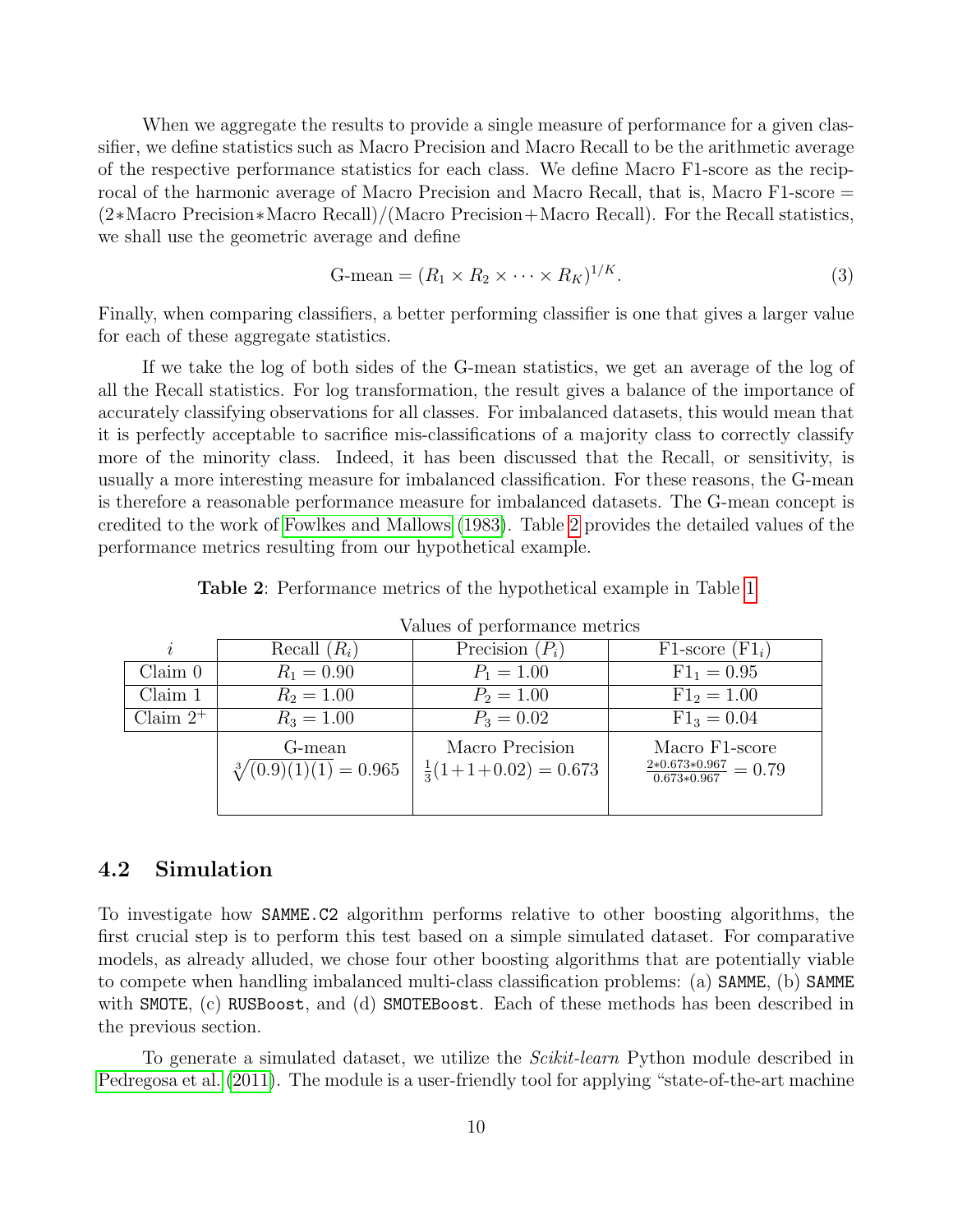learning algorithms." We find the built-in function called make classification with parameterization executed as

"""Make Simulation""" from sklearn.datasets import make\_classification X, y = make\_classification(n\_samples=100000, n\_features=50, n\_informative=5-, n\_redundant=0, n\_repeated=0, n\_classes=3, n\_clusters\_per\_class=2, class\_sep=2, flip\_y=0, weights=[0.96,0.035,0.005], random\_state=16)

This generates 100,000 samples with 50 features, and 3 classes were generated, deliberately creating a highly imbalanced dataset by setting the ratio for each class as 96%, 3.5%, and 0.5%, respectively. We ask the reader to refer to the package for an explanation of the other parameters. For training, we use 75% of the data, and the rest was used for testing.

All boosting algorithms used for the analysis utilize one-depth-decision tree as a weak classifier. 200 weak classifiers are linearly combined with weights. To implement the cost values for SAMME.C2, we employed Genetic Algorithm (GA), which is a directed random search technique invented by [Holland](#page-24-12) [\(1975\)](#page-24-12) and described in Mühlenbein [\(1997\)](#page-25-12). This same genetic algorithm for implementing cost function will be used in the empirical application. See also [Bhowan et al.](#page-23-2) [\(2010\)](#page-23-2). In the algorithm, after setting the population set, each individual in the population is tested with a fitness function. The best individuals are chosen and a new individual is made through cross-over. By adding some error to a new one, it is mutated, and new population is generated through this mutation. With new population, every step is repeated. To select the best cost vector, the G-mean value is designated as the fitness function.

Each boosting algorithm was then trained using the training data, and performance is evaluated on the training data. The results of the performance of the various models are summarized in Table [3.](#page-10-0) According to these results, in terms of the G-mean, SAMME.C2, with a G-mean of 0.93, outperforms all the other models, with SAMME with SMOTE not far behind at 0.90. However, an examination of each class Recall statistics reveals that SAMME.C2 outperforms all other models correctly classifying those belonging to the minority class. But clearly, this comes with the price of having the worst Recall statistics for the majority class, "Claim 0."

|             |              |            | necali statistics |            |          |
|-------------|--------------|------------|-------------------|------------|----------|
|             |              | SAMME with |                   |            |          |
| Class       | <b>SAMME</b> | SMOTE      | RUSBoost          | SMOTEBoost | SAMME.C2 |
| Claim 0     | $1.00\,$     | 0.96       | 0.88              | 0.99       | 0.88     |
| Claim 1     | $0.84\,$     | 0.93       | 0.88              | 0.91       | 0.95     |
| Claim $2^+$ | 0.42         | 0.83       | 0.30              | 0.76       | 0.95     |
| G-mean      | 0.71         | 0.90       | 0.62              | 0.88       | 0.93     |

<span id="page-10-0"></span>Table 3: Comparing the performance measures using G-mean based on the simulated dataset

Recall statistics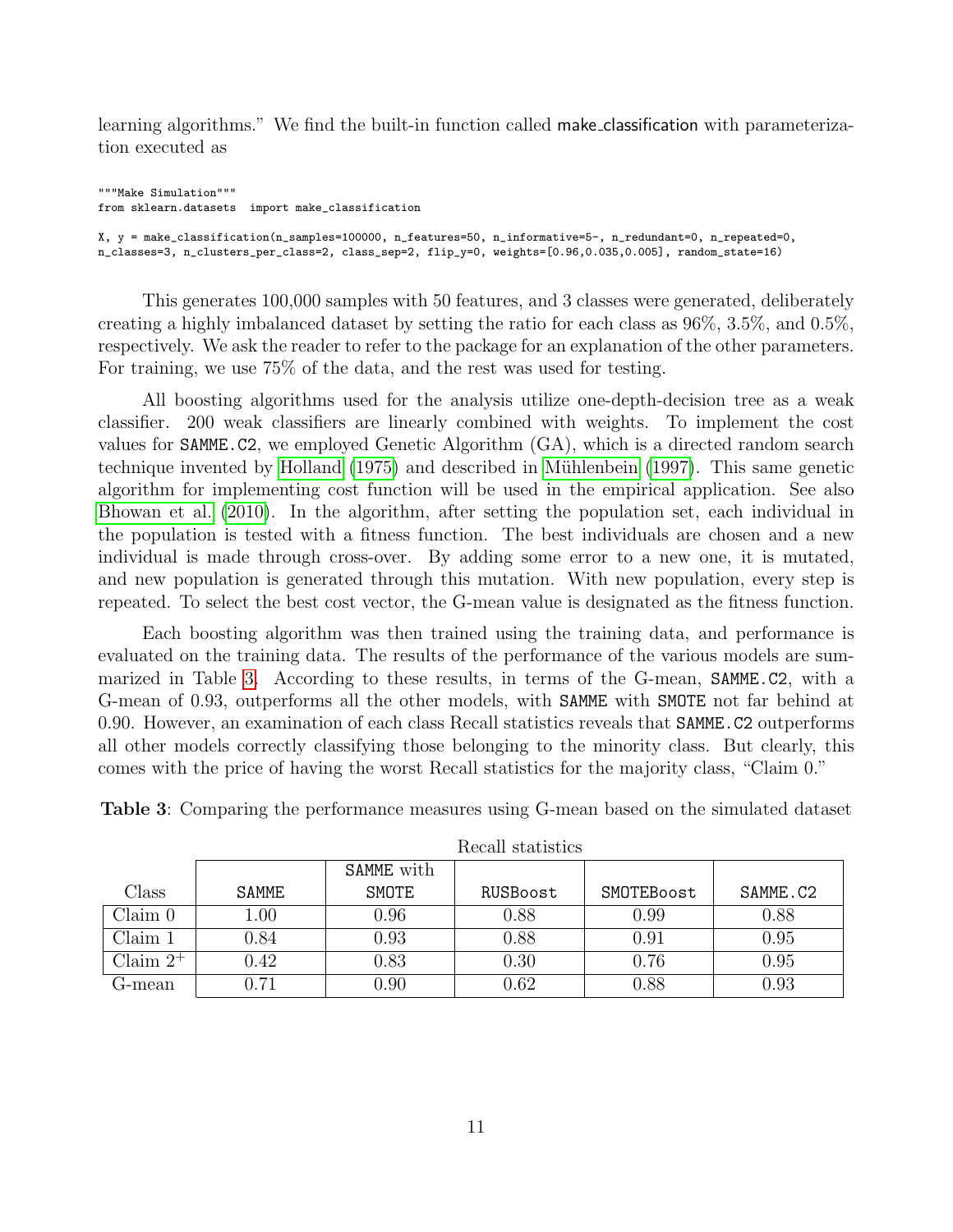### 5 Empirical data: telematics

The goal of this paper is to analyze and understand driver's behavior using telematics. In this section, we demonstrate the strength of our SAMME.C2 algorithm as a predictive model for accident frequencies, the number of times a driver had a claim during the observation period. Using this as a predictive model, we subsequently analyze the effects of the value added by the telematics information. Insurance companies have long been using traditional variables for driver's risk classification, such as age and gender. The advancement of technology have led insurers to offer innovative product such as UBI that uses telematics to better classify and price risks with the understanding that such additional information provides better tools for learning driver behavior.

#### <span id="page-11-0"></span>5.1 Description of data

Our telematics dataset has been acquired from a Canadian-owned co-operative that offers insurance and investment products; its UBI program was launched in Ontario in year 2013. Raw data consisted of information from drivers who participated in this program and were observed during the period of 2013-2016, with nearly 100,000 records. The response variable of interest is accident frequency, the number of accidents observed per driver, and we can observe 0 (no claims), 1 (exactly one claim), or 2 (two or more claims). For training, we have a total of 50,301 observations; 48,822 have no claims, 1,430 have exactly one claim, and only 49 have 2 or more claims. We see the presence of highly imbalanced classes: 97.1% with no claims, 2.8% with exactly one claim, and only 0.1% with two or more claims. We have no missing values of claims frequency in the dataset.

We have a total of 49 potential predictor variables, broken down into 10 traditional (e.g., driver age, gender) and the rest are telematics driven predictor variables. The descriptions for each variable in our dataset is summarized in Table [10.](#page-23-3) To have a preliminary understanding of the data, we present in Table [4](#page-12-0) summary statistics of three traditional continuous variables: DRIVER.AGE, VEHICLE.AGE, and CREDIT.SCORE. For example, we see that average driver age is 51.3, with 16.0 and 103.0 as the youngest and oldest drivers, respectively, in our records. The cohort of drivers in our dataset has more mature driving experience that falls within the middle age groups. According to Figure [2,](#page-12-1) there does not seem to be significant difference between male and female with respect to accident frequency even after controlling for the effect of DRIVER.AGE, VEHICLE.AGE, or CREDIT.SCORE.

Table [5](#page-12-2) provides summary statistics of two telematics variables: DISTANCE.DRIVEN and EXPOSURE . For example, the average distance traveled is 7,555.3 kms for those without claims, 14,155.4 for those with exactly one claim, and 12,834.89 for those with two or more claims. Broadly speaking, this appears to indicate that the more distance traveled, the more likely there will be at least one claim. Figure [3](#page-13-0) also seems to confirm that relatively compares the shape of the distribution of distance driven and exposure according to accident frequency.

We can broadly classify the telematics variables into those that are considered driving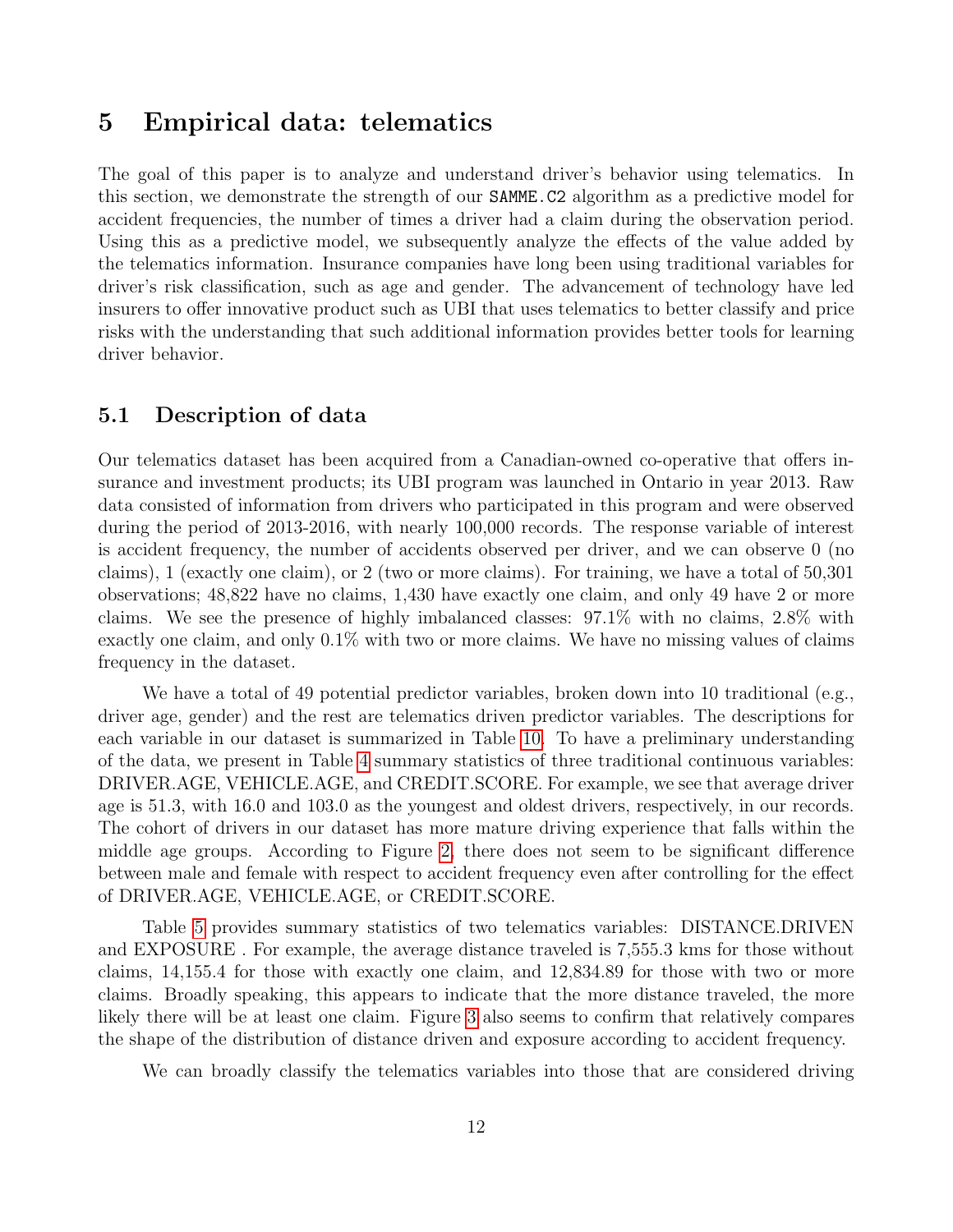<span id="page-12-0"></span>

|              | Mean  | Std Dev | Min        |       | Q1 Median | O.3         | Max    |
|--------------|-------|---------|------------|-------|-----------|-------------|--------|
| DRIVER.AGE   | 51.3  | 16.8    | -16.0      | -38.0 | 51.0      | 65.0        | -103.0 |
| VEHICLE.AGE  | 5.7   | 4.49    | $-2.0$     | 20    | 5(        | 9 O         | 20 O   |
| CREDIT.SCORE | 754.8 |         | 88.0 390.0 | 716.0 |           | 780.0 811.0 | -892.0 |

Table 4: Summary statistics of three (continuous) traditional variables

Table 5: Summary statistics of two telematics variables

<span id="page-12-2"></span>

| Variable        | Acc Freq   | Count | Mean    | Std Dev | Min    |        | Median  | $\Omega$ 3 | Max     |
|-----------------|------------|-------|---------|---------|--------|--------|---------|------------|---------|
| DISTANCE.DRIVEN |            | 48822 | 7555.3  | 7149.4  | 0.1    | 2374.8 | 5395.7  | 10592.7    | 76271.8 |
|                 |            | 1430  | 14155.4 | 8257.3  | 253.9  | 8319.7 | 12657.4 | 18161.2    | 58759.2 |
|                 | $\epsilon$ | 49    | 12834.9 | 7925.9  | 2247.8 | 7408.1 | 11408.3 | 16621.3    | 46527.4 |
| <b>EXPOSURE</b> |            | 48822 | 0.49    | 0.31    | 0.00   | 0.24   | 0.50    | 0.73       | 1.08    |
|                 |            | 1430  | 0.78    | 0.25    | 0.02   | 0.64   | 0.89    | 1.00       | 1.06    |
|                 | $\Omega$   | 49    | 0.74    | 0.26    | 0.23   | 0.50   | 0.80    | 1.00       | 1.06    |

<span id="page-12-1"></span>

Accident Frequency

Figure 2: Analysis of claims frequency by gender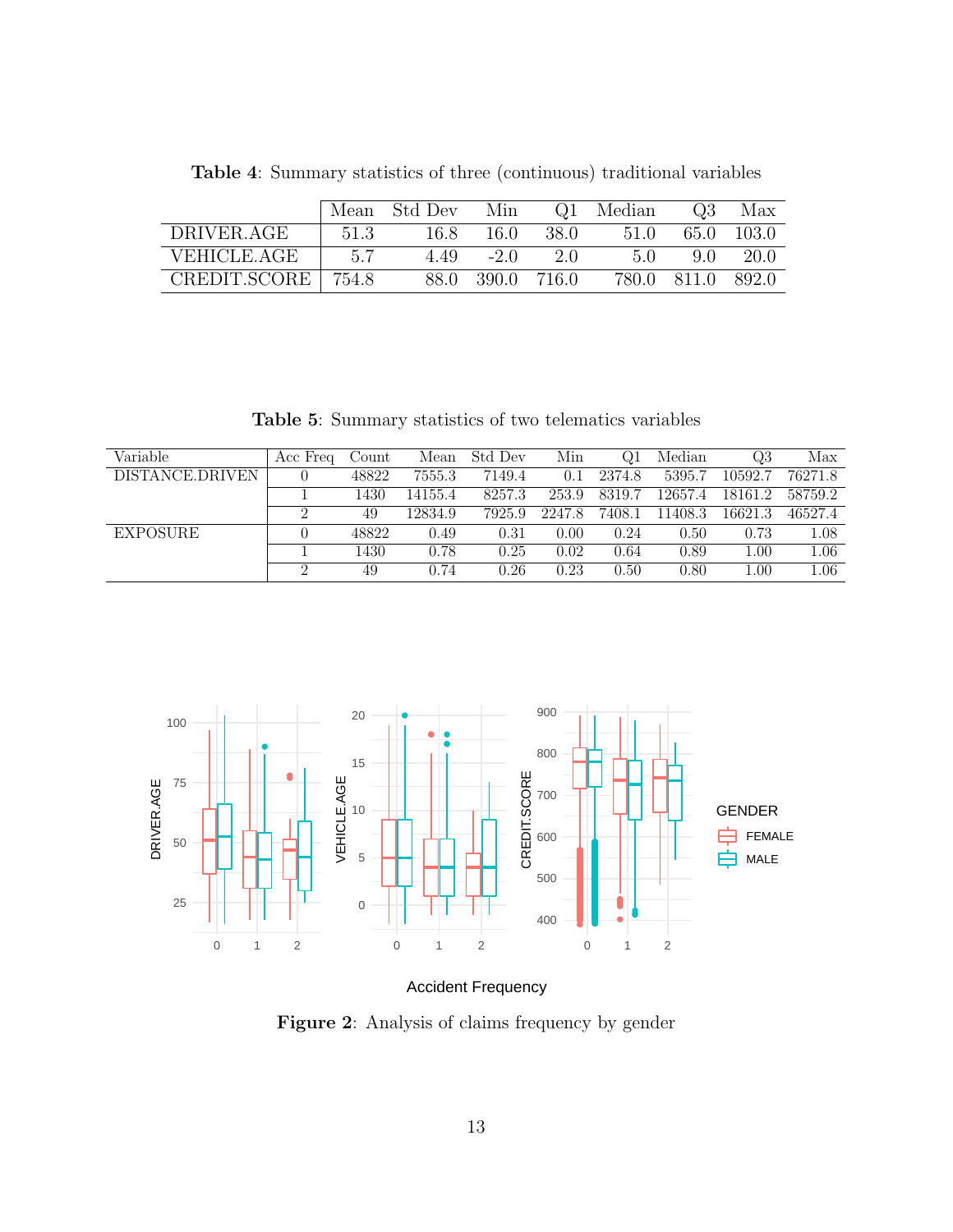<span id="page-13-0"></span>

Figure 3: Analysis of claims frequency by Exposure and Distance Driven

maneuvers (braking, accelerations, and harsh events that include left or right turn events) and those that do not fall into this category. Most variables falling in the latter category relate to how much time drivers are on the road (percentage of driving spent during each day of the week, exposure, and distance driven). According to Table [10,](#page-23-3) there are essentially 4 types of driving maneuvers: braking, accelerations, left turn events, and right turn events.

BRAKE.xxKM refers to the number of sudden brakes applied at different measures of deceleration: 10000/13000/15000/17000/20000/23000 km per h/s. The more rapid the deceleration, the faster the car is being driven when a sudden brake is applied. Figure [4](#page-14-0) displays a boxplot of the frequency of these sudden brakes according to accident frequency. The y-axis has been measured on a logarithmic scale. First, note that the application of brakes at higher deceleration is less frequently observed. Second, the more frequent application of brakes for different decelerations shows the increase in likelihood of an accident.

### 5.2 Performance evaluation

Using a test dataset, we evaluate the performance of **SAMME.** C2 against other classification models as earlier described. For this test dataset, we have a total of 21,574 observations: 20,901 have no claims, 650 have exactly one claim, and only 23 have two or more claims. Every settings for the various algorithms are identical to the ones described in Section [4](#page-7-0) on simulation. For the cost vector for SAMME.C2, this has been preprocessed using genetic algorithm for which the assigned cost is unique to each class in each observation.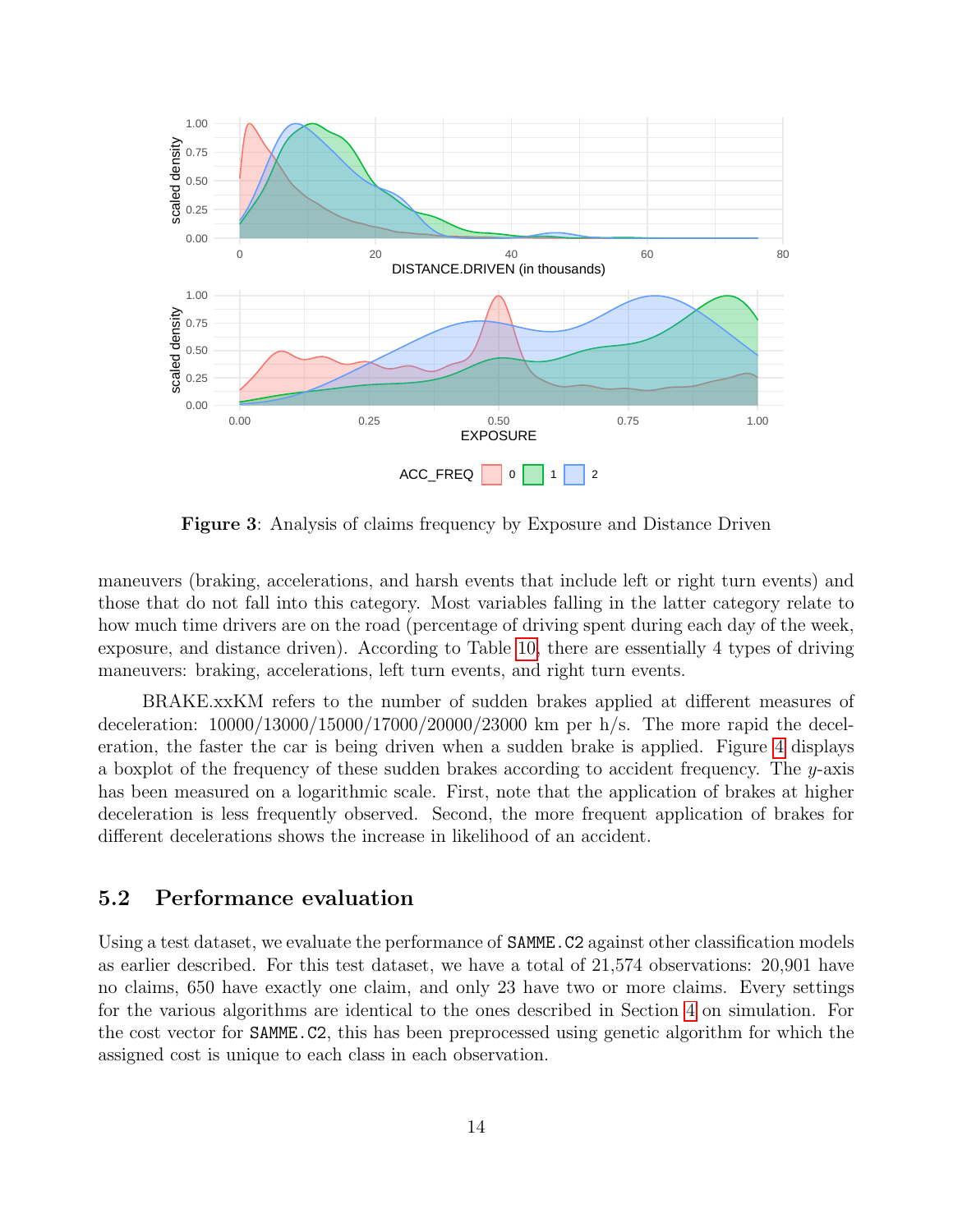<span id="page-14-0"></span>

Figure 4: Analysis of claims frequency by Exposure and Distance Driven

The results summarized in Table [6](#page-14-1) are rather very encouraging for SAMME.C2. This is because in terms of the G-mean performance metrics, which is 0.71 for this algorithm, it far outperforms all the other models. Although SAMME.C2 made some sacrifices for accuracy prediction of the majority class (here, the case of zero claims), it produced a superior outcome of predicting the other classes considered minority. Several can be further deduced from these results. As in the simulation studies, the worst classifiers are either those that do not resample (SAMME) or do but uses only undersampling (RUSBoost). In the simulation studies, SAMME.C2 only slightly outperformed the other two boosting algorithms that uses the SMOTE resampling method. However, when real data is used, our results demonstrate that the use of cost-sensitive learning mechanism can outperform mechanisms that use resampling methods.

<span id="page-14-1"></span>Table 6: Comparing the performance measures using G-mean based on the telematics dataset

|                |          |            | TROOMII DUQUIDULOD |            |          |
|----------------|----------|------------|--------------------|------------|----------|
| Accident       |          | SAMME with |                    |            |          |
| Frequency      | SAMME    | SMOTE      | RUSBoost           | SMOTEBoost | SAMME.C2 |
| Accident 0     | $1.00\,$ | 0.84       | 0.68               | 0.99       | 0.70     |
| Accident 1     | 0.06     | 0.38       | 0.46               | 0.18       | 0.65     |
| Accident $2^+$ | 0.00     | 0.35       | 0.04               | 0.13       | 0.78     |
| G-mean         | $0.02\,$ | $0.48\,$   | 0.24               | 0.28       | 0.71     |

Recall statistics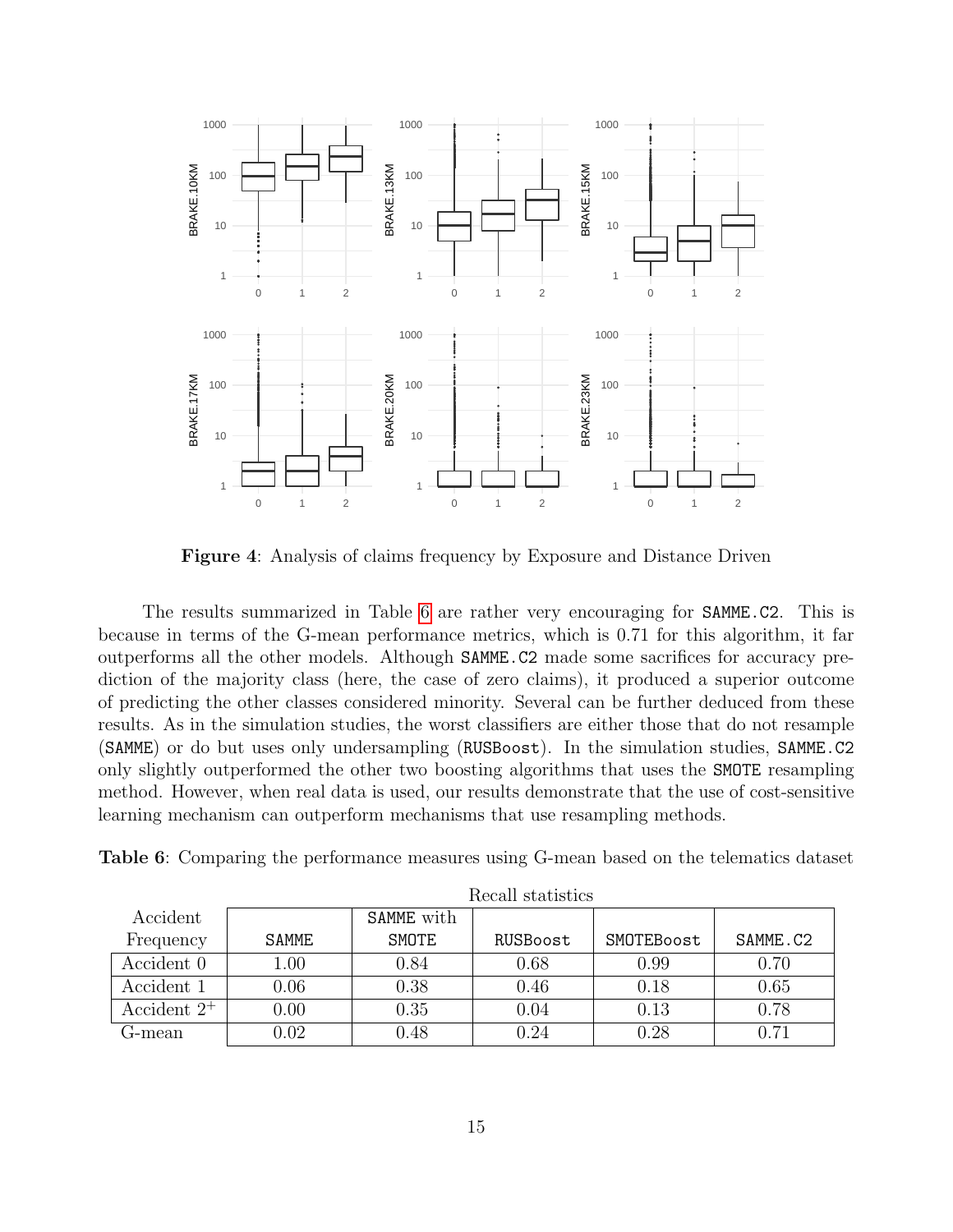#### 5.3 Interpretation

Several researchers and industry practitioners continue to be interested in the usefulness of vehicle telematics information to build more customized pricing models. In this subsection, we show how the results of using SAMME.C2 algorithm helps enhance our understanding of driving behavior.

#### 5.3.1 Traditional vs telematics predictors

To evaluate the added value of telematics information, we compare the results of using SAMME.C2 with the 10 traditional variables only and with all 49 traditional and telematics variables. The results are summarized in Table [7.](#page-15-0)

From the confusion tables, it can easily be calculated that for the **SAMME.C2** with all 49 variables, the resulting G-mean is 0.71; when only traditional variables are used, the resulting G-mean is 0.58. Hence, this suggests that prediction models from SAMME.C2 that includes telematics information outperform those with just traditional predictor variables. Prior studies have similarly concluded that claims frequency models that contain telematics information are far better than just those with classical predictor variables. See [Boucher et al.](#page-24-0) [\(2017\)](#page-24-0), [Ayuso](#page-23-1) [et al.](#page-23-1) [\(2019\)](#page-23-1), and [Guillen et al.](#page-24-3) [\(2020\)](#page-24-3). Note that in this table, the diagonal values give the numbers of correctly classified instances for each accident frequency according to the SAMME.C2 algorithm.

<span id="page-15-0"></span>

|           |           |         |        | With traditional variables only |         |           | With traditional and telematics variables |         |         |           |         |
|-----------|-----------|---------|--------|---------------------------------|---------|-----------|-------------------------------------------|---------|---------|-----------|---------|
|           |           |         | Actual |                                 |         |           |                                           |         | Actual  |           |         |
|           |           | Acc $0$ | Acc 1  | Acc $2^+$                       | Tot row |           |                                           | Acc $0$ | Acc $1$ | Acc $2^+$ | Tot row |
|           | Acc $0$   | 11674   | 175    |                                 | 11850   |           | Acc $0$                                   | 14553   | 108     |           | 14661   |
| Predicted | Acc 1     | 5319    | 274    | 3                               | 5596    | Predicted | Acc 1                                     | 5669    | 420     | 5         | 6049    |
|           | Acc $2^+$ | 3908    | 201    | 19                              | 4128    |           | Acc $2^+$                                 | 679     | 122     | 18        | 819     |
|           | Tot col   | 20901   | 650    | 23                              | 21574   |           | Tot col                                   | 20901   | 650     | 23        | 21574   |

Table 7: Confusion tables based on the model fit of SAMME.C2

Figure [5](#page-16-0) depicts the relative importance of the feature variables, with the telematics variables listed first and followed by the traditional variables. There are quite a number of conclusive evidence that we can draw and consider from this decomposition of the contributions of the feature variables. First, this figure highlights that there are many more telematics than traditional variables that are better predictor variables of accident frequency. For example, the top five telematics features (EXPOSURE, PCT.TRIP.TUE, PCT.TRIP.THU, DIS-TANCE.DRIVEN, and PM.RUSH.HOUR) are relatively more important than the top traditional feature (YRS.CLAIMS.FREE). This seems to suggest that traditional features that are usually considered significant predictors may be replaced by information drawn from telematics. Second, in terms of feature importance, being the top feature variable, EXPOSURE far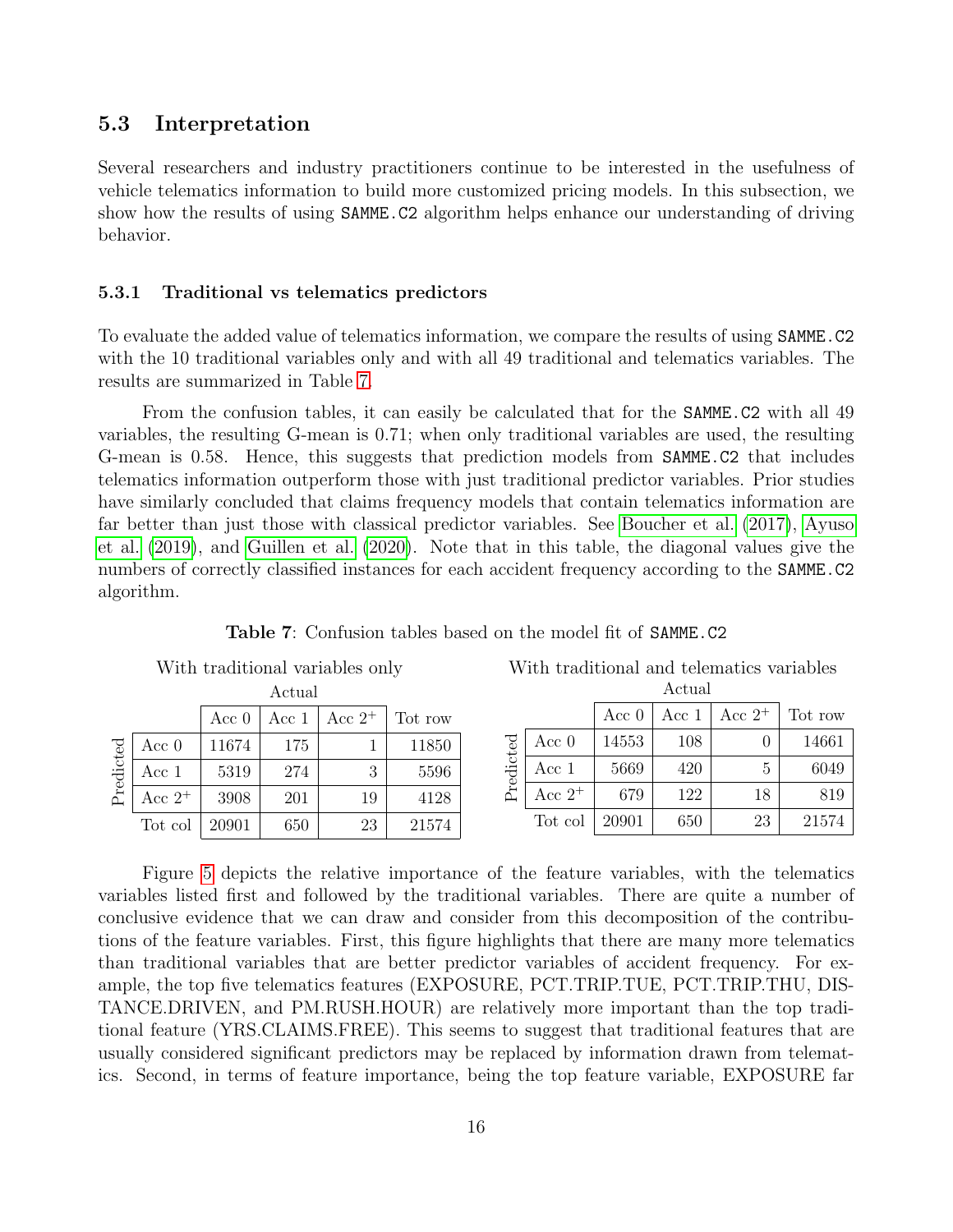<span id="page-16-0"></span>

Figure 5: Feature importance based on the SAMME.C2 predictions - using training data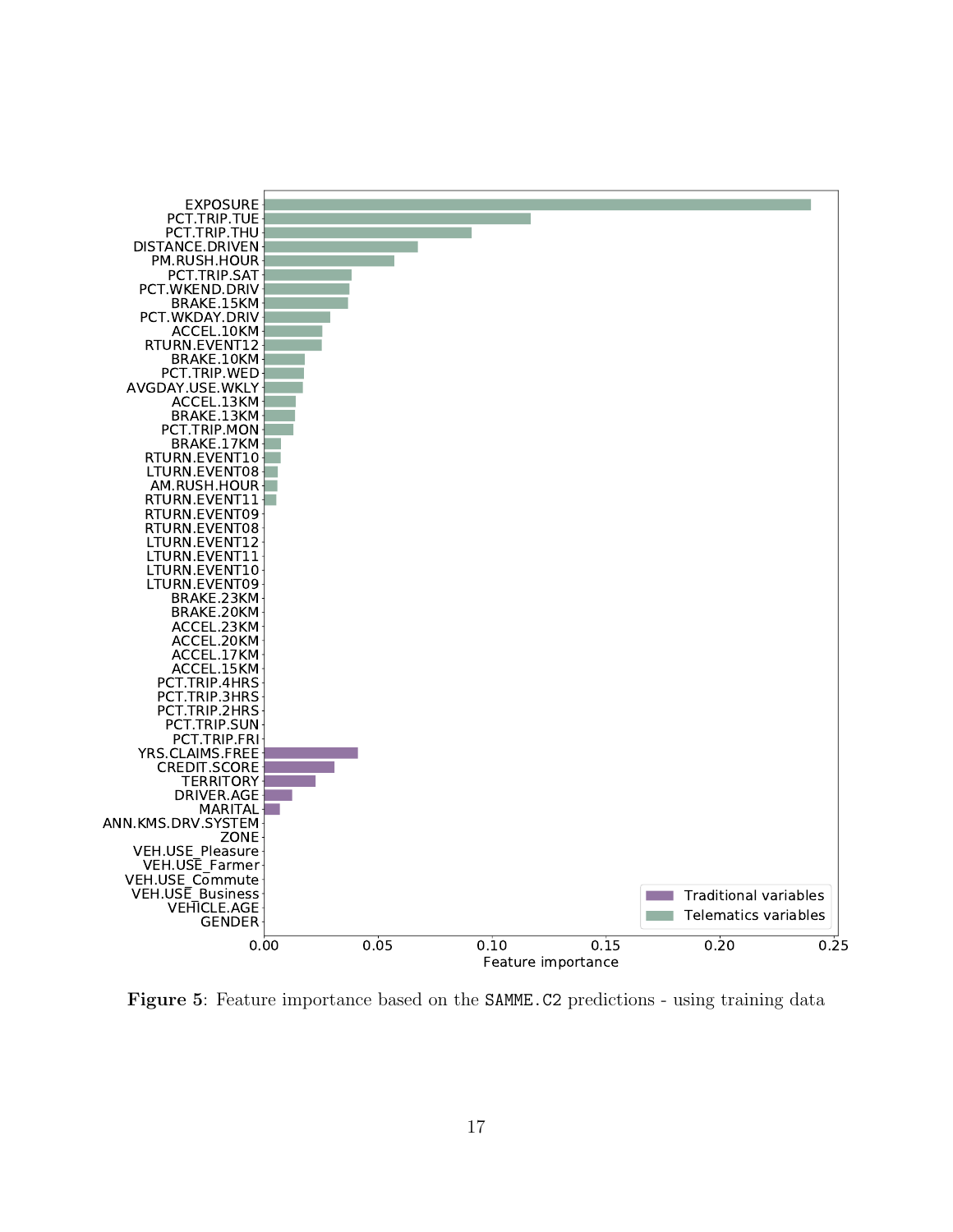outweighs all other variables. This variable is defined to be the frequency of being on the road driving within a 24-hour cycle.

Third, as described in Section [5.1,](#page-11-0) we may classify the telematics variables into those considered driving maneuvers and those that relate to how much time drivers are on the road. The feature importance suggests that driving maneuvers are less important predictor variables than the time and distance travelled on the road. For example, the top six telematics variables (EX-POSURE, PCT.TRIP.TUE, PCT.TRIP.THU, DISTANCE.DRIVEN, and PM.RUSH.HOUR) are not at all related to driving maneuvers. In some sense, this can be explained by the possible effect of a change in driver behavior knowing that there is constant monitoring when a telematics device is installed. These driving maneuvers are more indicative of this change than the frequency and distance the driver will spend on the road. Finally, we find that gender has little effect in predicting accident frequency. This is in line with previous studies, such as in [Ayuso et al.](#page-23-0) [\(2016\)](#page-23-0), that gender discrimination may not be necessary with telematics information. The difference in driving behavior according to gender may well be reflected in the telematics information. However, we also note that this might simply be what our data suggest, that irrespective of the models used, there is no significant difference by gender. We found this observation in our preliminary data investigation. See Figure [3.](#page-13-0)

#### 5.3.2 Further understanding effects of telematics

To understand the predictive power of SAMME.C2, we considered drawing three sampled observations from our dataset. We selected these observations according to a common set of traditional variables: a single, male, 48-year-old driver with the range of a high credit score and have more than 18 claims-free years. For all three observations, all the values of the telematics variables have been varied. For example, the observations have respective EXPOSURE of 0.65, 0.50, and 0.14, and respective DISTANCE.DRIVEN of 23802, 7717, and 3340. Note that the first and last observations did not have any accidents, but the second one had two or more accidents. Using the model with all traditional and telematics variables, all three observations were correctly classified, but if only traditional variables were used, all three would have been incorrectly classified. These details are provided in Table [8.](#page-18-0)

To further demonstrate the predictive power of the SAMME.C2 with telematics, we consider three hypothetical drivers with common values of traditional variables: DRIVER.AGE=40, VE-HICLE.AGE=10, GENDER=Female, MARITAL=Married, VEHICLE.USE=Commute, and ZONE=Rural. Table [9](#page-18-1) provides the predicted classification varying the values of each of the 13 top ranked telematics variables. The values of these telematics variables have been carefully picked so that we can show a prediction of each class of ACC FREQ. Furthermore, we also preserve the observed relationships of these telematics variables to that previously discussed. For example, consider the hypothetical driver H1 for which we predict that this driver will have no accidents. Apart from the listed values of the common traditional variables, this H1 driver has EXPOSURE of 0.30, PCT.TRIP.TUE of 0.10, PCT.TRIP.THU of 0.10, DISTANCE.DRIVEN of 5000, and the rest as listed in the table.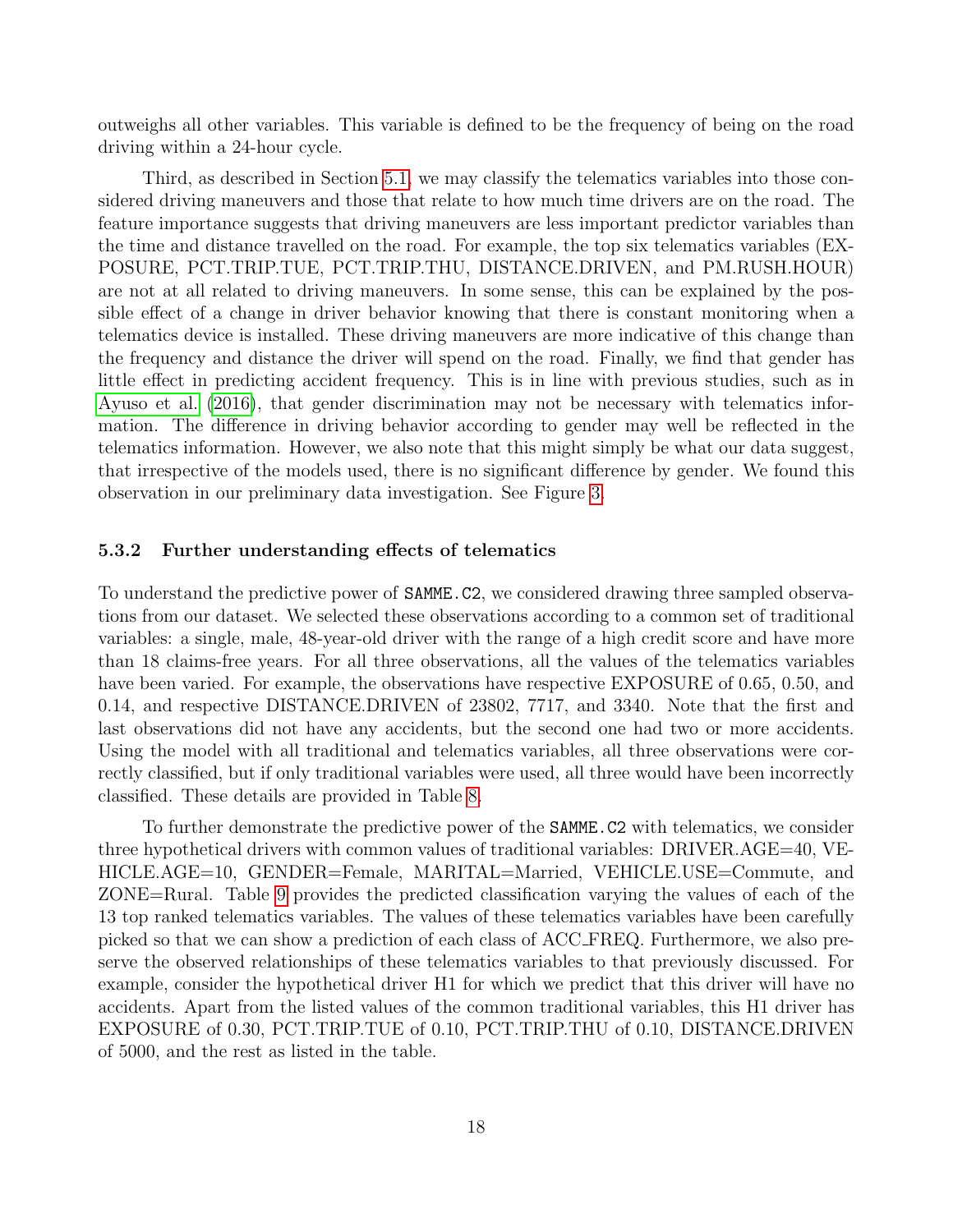| DRIVER<br><b>AGE</b> | MARITAL | CREDIT<br><b>SCORE</b> | <b>VEHICLE</b><br>AGE | <b>GENDER</b> | $\prec$<br>RS<br>CLMS<br><b>FREED</b> | <b>EXPOSURE</b> | <b>DIS</b><br><b>TANCE.</b><br>DRI.<br><b>NEN</b> | Traditional<br>plus<br>Telematics:<br>Predicted<br>Probability<br>(Predicted<br>$ACC\_FREQ$ | Traditional<br>Only:<br>Predicted<br>Probability<br>(Predicted<br>$ACC_FREQ$ | Actual<br><b>ACC_FREQ</b> |
|----------------------|---------|------------------------|-----------------------|---------------|---------------------------------------|-----------------|---------------------------------------------------|---------------------------------------------------------------------------------------------|------------------------------------------------------------------------------|---------------------------|
|                      |         |                        |                       |               |                                       | 0.65            | 23802                                             | 0.34(0)                                                                                     | 0.34(1)                                                                      |                           |
| 48                   | Single  | 793-860                | $0 - 2$               | Male          | $\geq 18$                             | 0.50            | 7717                                              | $0.35(2^{+})$                                                                               | 0.34(1)                                                                      | $2^{+}$                   |
|                      |         |                        |                       |               |                                       | 0.14            | 3340                                              | 0.35(0)                                                                                     | 0.34(1)                                                                      | 0                         |

<span id="page-18-0"></span>Table 8: Comparing predicted probabilities and classification based on the model fit of SAMME.C2 for three observations

<span id="page-18-1"></span>Table 9: Predicted classification based on the model fit of SAMME.C2 for hypothetical drivers varying telematics information but keeping same values of traditional variables: DRIVER.AGE=40, VEHICLE.AGE=10, GENDER=Female, MARITAL=Married, VEHICLE.USE=Commute, and ZONE=Rural

| Hypothetical<br>driver | EXP<br>$\overline{MSO}$<br>보<br>모 | ℸ<br>G<br><b>TRIP.TUE</b> | ᢣ<br>G<br>TRIP.THU | <b>ISTANCE</b> .<br>DRI<br>면<br>Z | PM.RUSH.HOUR | RS<br>CLMS<br><b>FREE</b> | ᇦ<br>Ğ<br>TRIP.<br>Ċ۵<br>$\mathbb H$ | ⊣<br><b>CLANREND</b><br><b>JRIV</b> | BRAKE.<br>ISKNI. | CRED.SCORE | 乚<br>CTWKDAY.DRIV | ACCEL.10KM | <b>RTURN</b><br>EVENT12 | Predicted<br><b>ACC_FREQ</b> |
|------------------------|-----------------------------------|---------------------------|--------------------|-----------------------------------|--------------|---------------------------|--------------------------------------|-------------------------------------|------------------|------------|-------------------|------------|-------------------------|------------------------------|
| H1                     | 0.3                               | 0.10                      | 0.10               | 5000                              | 0.10         | 30                        | 0.10                                 | 0.50                                | 10               | 850        | 0.50              | 30         | 10                      | $\theta$                     |
| H2                     | 0.8                               | 0.13                      | 0.13               | 15000                             | 0.15         | 15                        | 0.20                                 | 0.20                                | 20               | 650        | 0.80              | 70         | $20\,$                  | $\mathbf{1}$                 |
| H3                     | 0.8                               | 0.18                      | 0.18               | 15000                             | 0.20         | 10                        | 0.08                                 | 0.80                                | 150              | 650        | 0.20              | 150        | 150                     | $2^+$                        |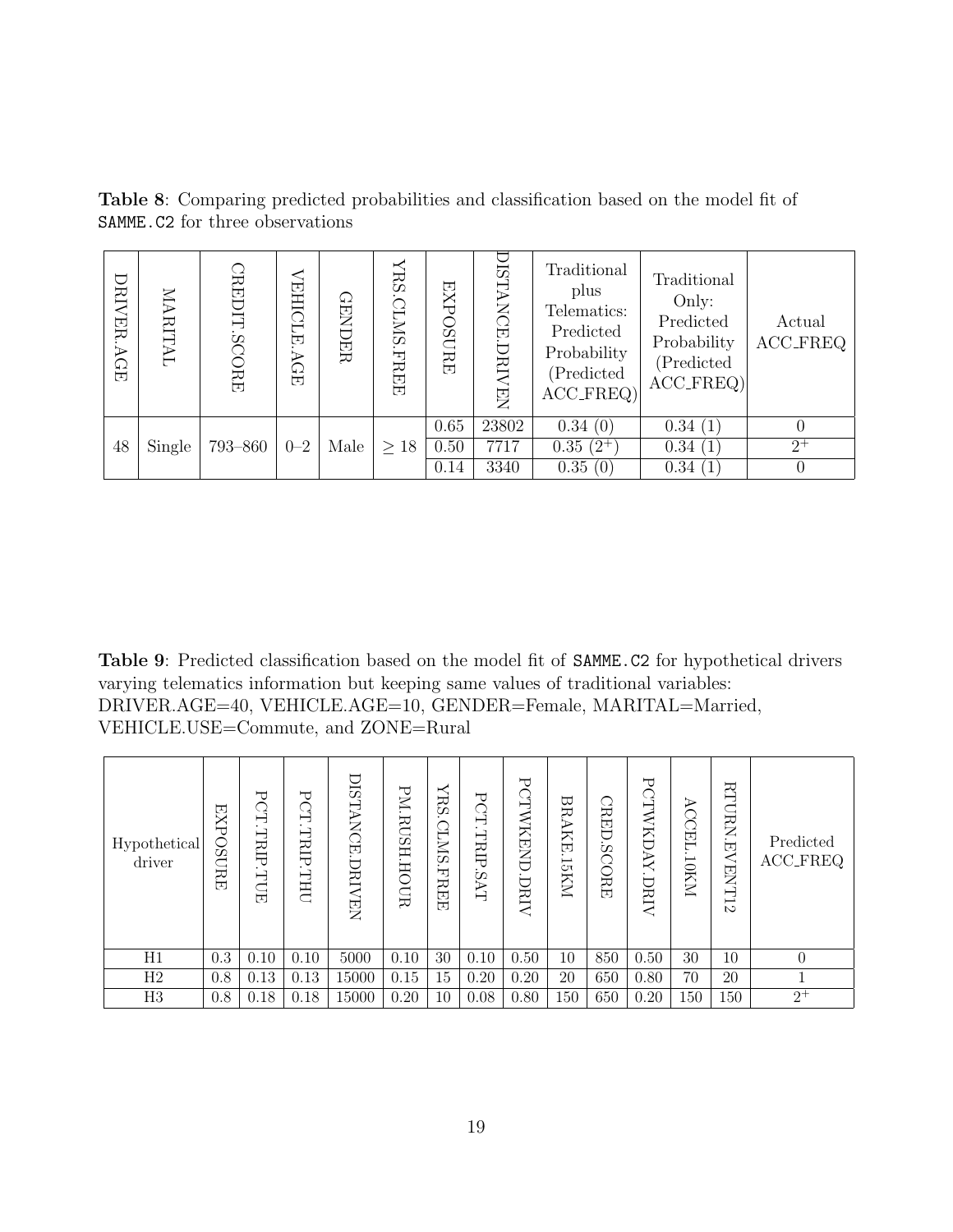To further understand the effects of the 13 top ranked variables, we display Figure [6,](#page-20-0) which provides the resulting distributions of these variables with mean point emphasized and distinguished according to accident frequency. Each dot represents a sampled observation of 120 drivers drawn from our training dataset. Because of the apparent differences in values for all 13 top ranked variables, we standardized each variable using the min-max normalization. This transformation leads us to a common measure of values that ranges between 0 and 100 for all variables. The smallest value is assigned a 0, the largest is assigned a 100, and all others are values anywhere in between. Notice also that of these 13 top ranked feature variables, only YRS.CLAIMS.FREE and CREDIT.SCORE are traditional variables. All the rest are telematics variables.

In order to understand this figure, consider the extremely rare case of having two or more accidents. According to the figure, when compared to accident frequencies of 0 or 1, there will be no distinction with respect to the following feature variables: PCT.TRIP.TUE, PCT.TRIP.THU, PCT.TRIP.SAT, and PCT.WKEND.DRIV. This is not at all surprising because of possible high correlation of these variables to the top feature variable: EXPOSURE. Recall that EXPOSURE is the average percentage of time spent driving within a 24-hour cycle; the higher the EXPO-SURE, the higher the percentage of time spent driving each day of the week or on weekend. On the other hand, on an average basis, this same extremely rare case of having two or more accidents tends to exhibit: (a) higher EXPOSURE, (b) more DISTANCE.DRIVEN, (c) more frequent driving during PM.RUSH.HOUR, (d) fewer YRS.CLAIMS.FREE, (e) more frequent BRAKE.15KM, (f) lower CREDIT.SCORE, (g) higher ACCEL.10KM, and (h) more frequent RTURN.EVENT12.

This figure also shows the directional effect of the relationships of accident frequency to each of the 13 top ranked variable, if at all there is difference. It is also interesting to note that when it comes to EXPOSURE variable, it is true that those with zero accidents have lower EXPOSURE. The pattern between one accident and two or more accidents is not as intuitive because those with accidents of two or more tend to have generally lower EXPOSURE. We attribute this to the possibility that we only have very few observations with two or more accidents.

Finally, considering now all the observations in the training data, we visualize the distribution of the observations according to their accident frequency for the 3 top ranked predictors that are positively related to accident frequency. This is depicted in Figure [7.](#page-20-1) In each of the sub-figures, we distinguish the accident frequency according to three colors: ACC FREQ of 0, 1, and  $2^+$  are colored blue, orange, and green respectively. We can somewhat visualize the positive relationship of each of these 3 variables by looking at the right tail of the distribution. For each variable, we observe that the greater the value, the more observations there are in this end of the distribution. All 3 variables are considered driving maneuvers. This demonstrates that while these 3 variables are not necessarily top feature variables ranked by relative importance, the figure exhibits broad positive relationships. The more driving maneuvers the driver violates, the more likely the occurrence of an accident.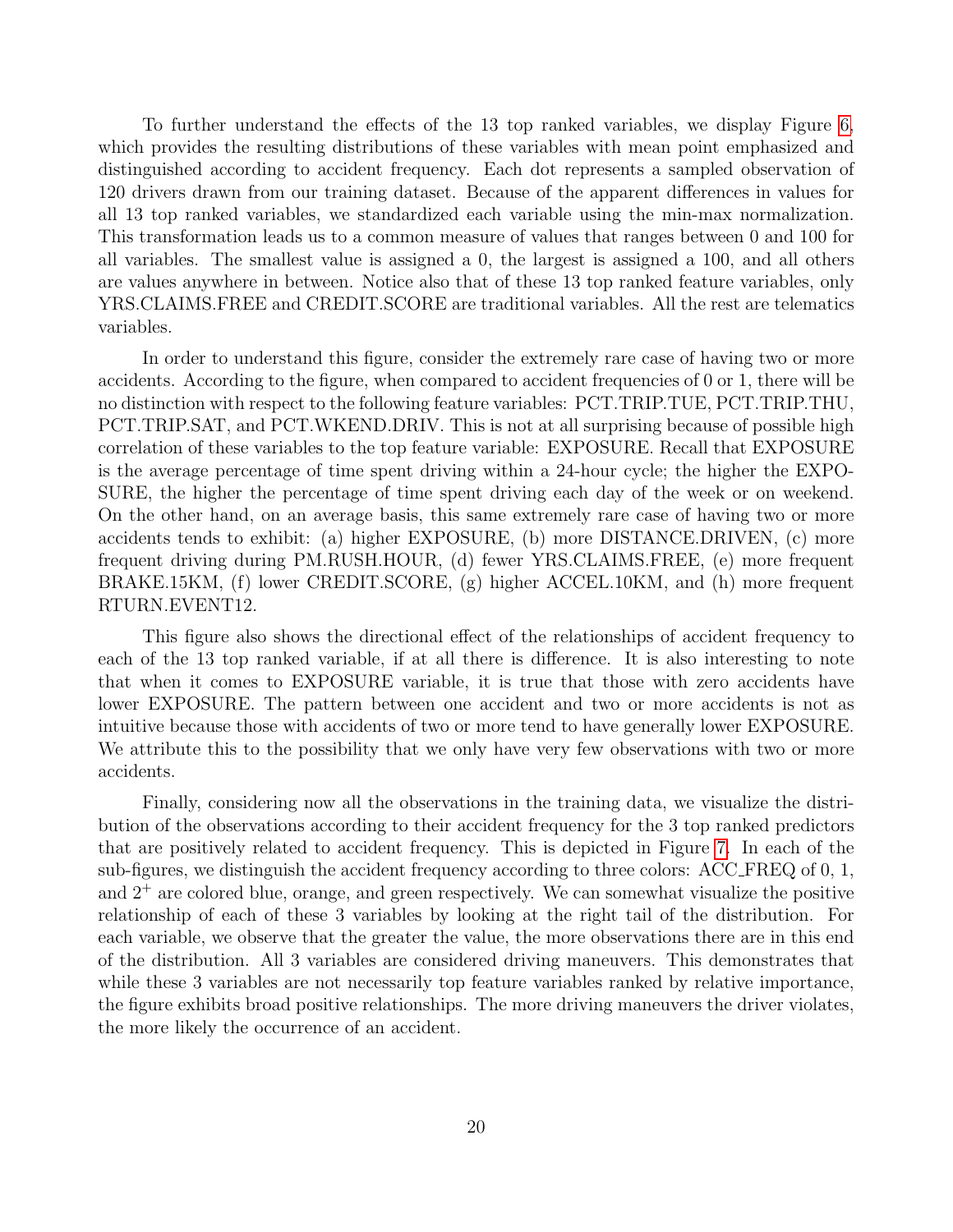<span id="page-20-0"></span>

Figure 6: Distribution and mean values of the 13 top ranked variables for a sample of 120 drivers

<span id="page-20-1"></span>

Figure 7: Histograms of 3 top ranked predictors that are positively related to accident frequency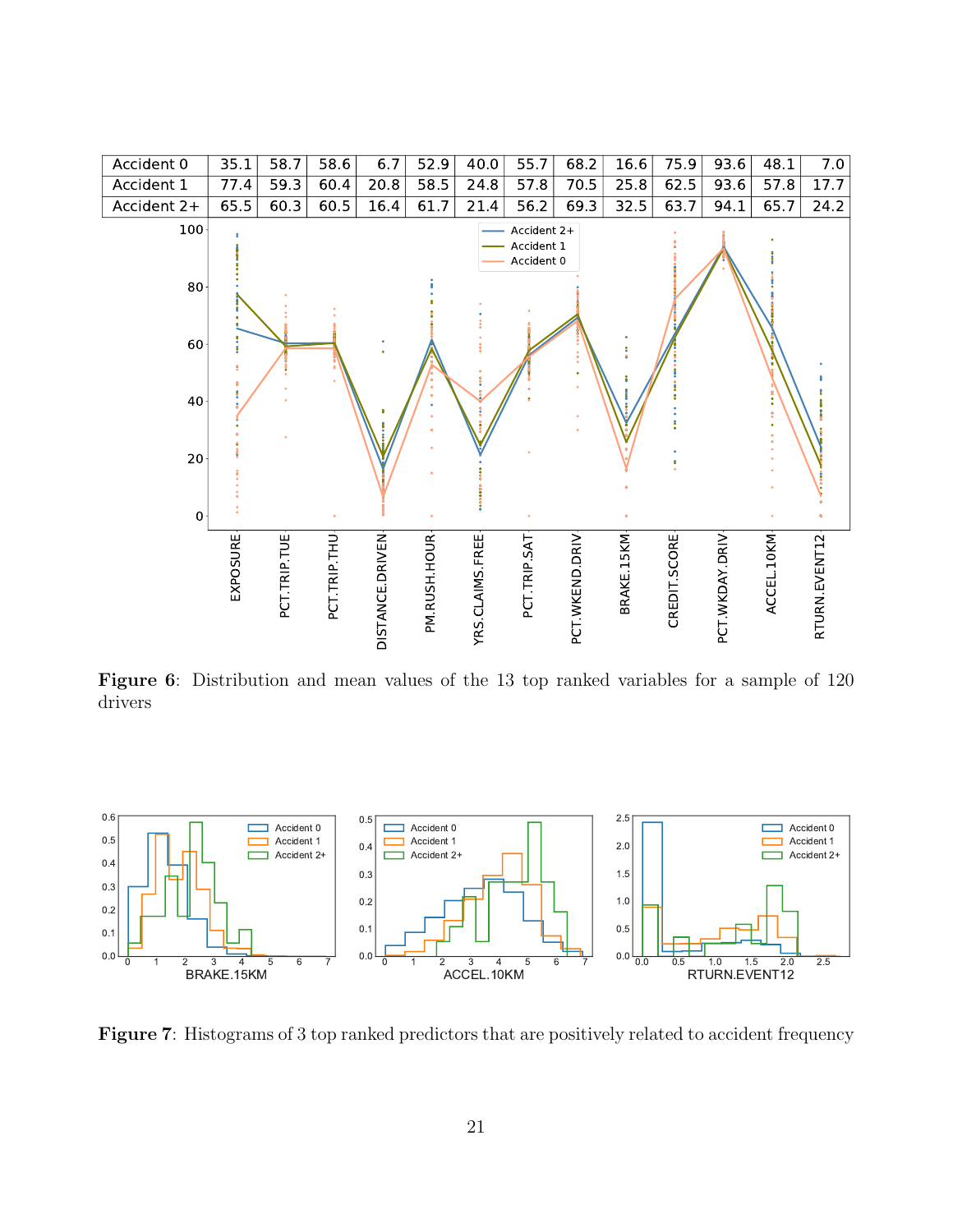# 6 Concluding remarks

In just the previous 4 to 5 years, we have seen some research work related to vehicle telematics in insurance and actuarial science. This article expands on some of this literature focusing on challenges not previously addressed. In particular, we describe our work that relates to understanding how the addition of telematics information helps improve accuracy for predicting the frequency of accidents. We treated the prediction of accident frequency as a multi-class classification problem with highly imbalanced classes. As with our empirical dataset with telematics, we find that for motor insurance claims portfolio, we typically observe a large number of drivers with zero accidents, a few number with exactly one claim, and far lesser number of drivers with two or more claims. We reviewed some existing multi-class classification models that address the presence of minority class. We find that a combination of resampling procedures and boosting have performed quite well as machine learning tools. We recommend a combination of boosting and cost-sensitive learning algorithms, for which we call SAMME.C2, to address the imbalances within a multi-class classification problem. The injection of the cost-sensitive factors has the effect of placing a heavy penalty to misclassified minority classes and simultaneously heavy reward to correct classifications of minority classes. Results of our model fitting to our telematics dataset are very promising. Conclusively, we demonstrated the superior performance of SAMME.C2 with other known boosting algorithms that are also combined with resampling.

When the **SAMME.C2** algorithm is applied to our telematics dataset, we are able to draw conclusive evidence of how telematics information affects accident frequencies. First, we find that telematics are dominantly better predictors of accident frequencies than just typical classical variables (e.g. DRIVER.AGE, GENDER) used for risk classification. This suggests that telematics variables provide for a better understanding of driver behavior. Second, we are able to group the telematics according to the percentage of time drivers are on the road (e.g. EXPOSURE, PCT.TRIP.TUE, PCT.TRIP.THU) and according to driving maneuvers (e.g. BRAKE.15KM, ACCEL.10KM). We find that broadly speaking, the cluster of variables that describe percentage of time drivers are on the road are relatively more important feature variables than the cluster of variables related to driving maneuvers. Related to this are two observations about driving maneuvers. They are relatively less important because the presence of telematics device in the vehicle is in some indirect sense encouragement of good driving behavior. Drivers can have more control over these driving maneuvers, whereas the time needed to be driving on the road may be more of a necessity (e.g., driving to school or work, driving family members to events, driving for a family vacation). Finally, we find that there is evidence of positive relationships of some of these driving maneuvers to accident frequencies. The more frequent a driver is identified to violate these driving maneuvers, the more likely of the occurrence of accidents. In the future, we wish to investigate the effects of telematics variables on the claim severity or damages associated with an accident.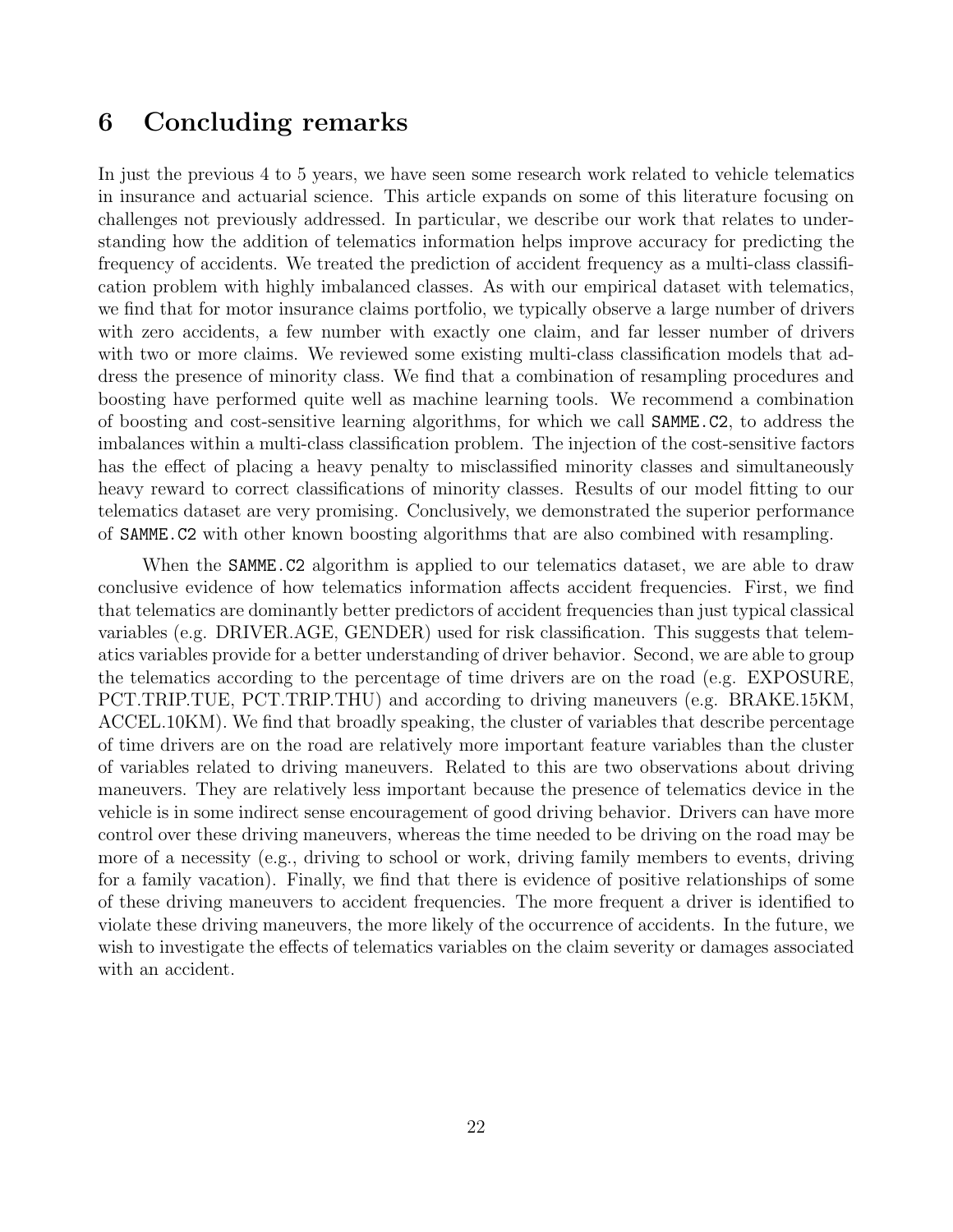#### Appendix A. Detailed steps of the SAMME and Ada.C2 algorithms

Algorithm 2: SAMME: multi-class AdaBoost **Input:** Training dataset  $x_i \in X$ ,  $y_i \in Y = \{1, 2, ..., K\}$ , T **Output:** Final classifier  $H(x_i)$ 1 Set initial distribution of dataset equally distributed:  $D_1(i) = \frac{1}{N}$ ,  $i = 1, 2, ..., N$ ; 2 for  $t = 1, \ldots, T$  do 3 Train weak classifier using the distribution  $D_t$ ; 4 Get weak classifier  $h_t: X \to k \in \{1, 2, ..., K\}$ ; 5 Compute  $\epsilon_t =$  $\sum_{i=1}^{N} D_t(i) I(y_i \neq h_t(\boldsymbol{x}_i))$  $\frac{\sum_{i=1}^{N} D_t(i)}{\sum_{i=1}^{N} D_t(i)}$  $\sum_{i=1}^{N} D_t(i)$ 6 Choose  $\alpha_t = \frac{1}{2}$  $\frac{1}{2} \log \left( \frac{1 - \epsilon_t}{\epsilon} \right)$  $\epsilon_t$  $+ \log(K - 1)$ ; 7 Update  $D_{t+1}(i) = \frac{D_t(i) \exp(-\alpha_t I(y_i = h_t(x_i)))}{\sum_{k=1}^{N} D_t(i) \exp(-\alpha_t I(y_i = h_t(x_i)))}$  $\sum_{j=1}^{N} D_t(j) \exp(-\alpha_t I(y_j = h_t(\boldsymbol{x}_j)))$ ; <sup>8</sup> end **9** Return the final classifier:  $H(\boldsymbol{x}_i) = \text{argmax}$ k  $\sum_{t=1}^{T} \alpha_t I(h_t(\boldsymbol{x}_i) = k);$ 

Algorithm 3: Ada.C2: cost-sensitive binary AdaBoost

**Input:** Training dataset  $x_i \in X$ ,  $y_i \in Y = \{0, 1\}$ , Cost<sub>i</sub>, T **Output:** Final classifier  $H(\boldsymbol{x}_i)$ 

**1** Set initial distribution of dataset equally distributed:  $D_1(i) = \frac{1}{N}$ ,  $i = 1, 2, ..., N$ ; 2 for  $t = 1, \ldots, T$  do

3 Train weak classifier using the distribution  $D_t$ ;

4  
\nGet weak classifier 
$$
h_t : X \to k \in \{0, 1\}
$$
;  
\n5  
\nChoose  $\alpha_t = \frac{1}{2} \log \left( \frac{\sum_{i=1}^N I(y_i = h_t(\boldsymbol{x}_i)) \text{Cost}_i D_t(i)}{\sum_{i=1}^N I(y_i \neq h_t(\boldsymbol{x}_i)) \text{Cost}_i D_t(i)} \right)$ ;  
\n6  
\nUpdate  $D_{t+1}(i) = \frac{\text{Cost}_i D_t(i) \exp(-\alpha_t I(y_i = h_t(\boldsymbol{x}_i)))}{\sum_{j=1}^N \text{Cost}_j D_t(j) \exp(-\alpha_t I(y_j = h_t(\boldsymbol{x}_j)))}$ ;

<span id="page-22-0"></span>**8** Return the final classifier: 
$$
H(\boldsymbol{x}_i) = \underset{k}{\operatorname{argmax}} \sum_{t=1}^T \alpha_t I(h_t(\boldsymbol{x}_i) = k)
$$
;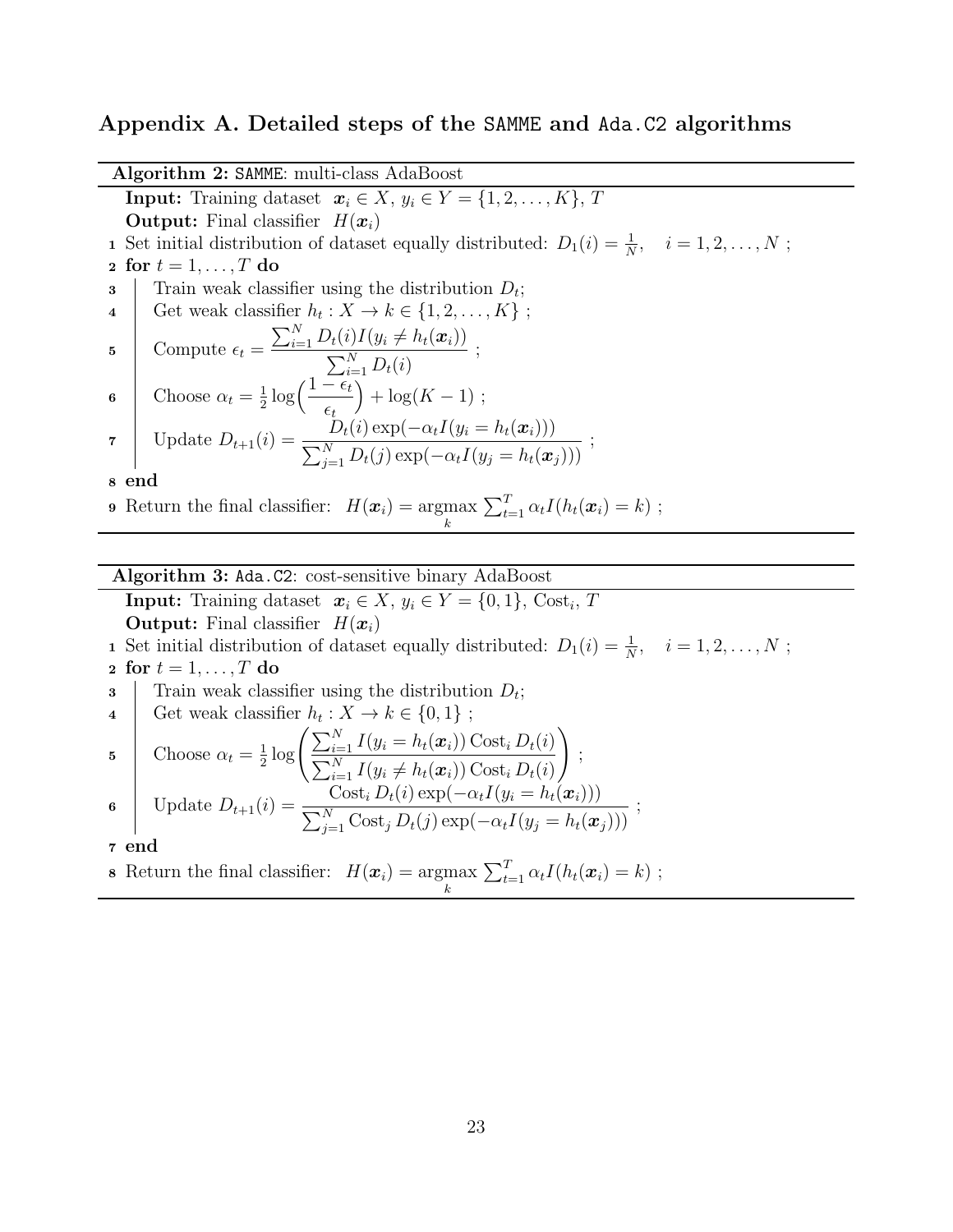### <span id="page-23-3"></span>Appendix B. Traditional and telematics variables in the dataset

| Type              | Variable           | Description                                                       |
|-------------------|--------------------|-------------------------------------------------------------------|
| Traditional       | DRIVER.AGE         | Age of driver                                                     |
|                   | <b>GENDER</b>      | Gender of the driver $(M/F)$                                      |
|                   | <b>VEHICLE.AGE</b> | Vehicle age                                                       |
|                   | <b>MARITAL</b>     | Marital status                                                    |
|                   | <b>VEH.USE</b>     | Use of vehicle: Pleasure, Commute, Farmer, Business               |
|                   | CREDIT.SCORE       | Credit score of driver                                            |
|                   | ZONE               | Zone where driver lives: rural, urban                             |
|                   | ANN.KMS.DRV.SYSTEM | Kilometer driven declared by driver                               |
|                   | YRS.CLAIMS.FREE    | Number of years claims free                                       |
|                   | <b>TERRITORY</b>   | Territory where vehicle is rated                                  |
| <b>Telematics</b> | <b>EXPOSURE</b>    | Exposure time in percentage of 24 hours                           |
|                   | DISTANCE.DRIVEN    | Total distance driven                                             |
|                   | PCT.TRIP.xxx       | Percent of driving day xxx of week: MON/TUE//SUN                  |
|                   | PCT.TRIP.xxx       | Percent vehicle driven in xxx hrs: 2HRS/3HRS/4HRS                 |
|                   | PCT.xxx.DRIV       | Percent vehicle driven in xxx of week: WKDAY/WKEND                |
|                   | xx.RUSH.HOUR       | Percent of driving in xx rush hours: AM/PM                        |
|                   | AVGDAY.USE.WKLY    | Average number of days used per week                              |
|                   | ACCEL.xxKM         | Number of sudden acceleration $10/13/15/23$ km/h/s per 1000km     |
|                   | <b>BRAKE.xxKM</b>  | Number of sudden brakes $10/13/15(23 \text{ km/h/s} )$ per 1000km |
|                   | LTURN.EVENTxx      | Number of left turn per 1000km with intensity $08/09/10/11/12$    |
|                   | RTURN.EVENTxx      | Number of right turn per 1000km with intensity $08/09/10/11/12$   |
| Response          | ACC_FREQ           | Frequency of accidents during observation: $0/1/2+$               |

Table 10: Variable names and descriptions.

# References

- <span id="page-23-1"></span>Ayuso, M., Guillen, M., and Nielsen, J. P. (2019). Improving automobile insurance ratemaking using telematics: incorporating mileage and driver behaviour data. Transportation, 46:735– 752.
- <span id="page-23-0"></span>Ayuso, M., Guillen, M., and Pérez-Marín, A. M. (2016). Telematics and gender discrimination: some usage-based evidence on whether men's risk of accidents differs from women's. Risks, 4:1–10.
- <span id="page-23-2"></span>Bhowan, U., Zhang, M., and Johnston, M. (2010). Genetic programming for classification with unbalanced data. In Proceedings 13th European Conference on Genetic Programming, EuroGP 2010, pages 1–13. Springer-Verlag Berlin.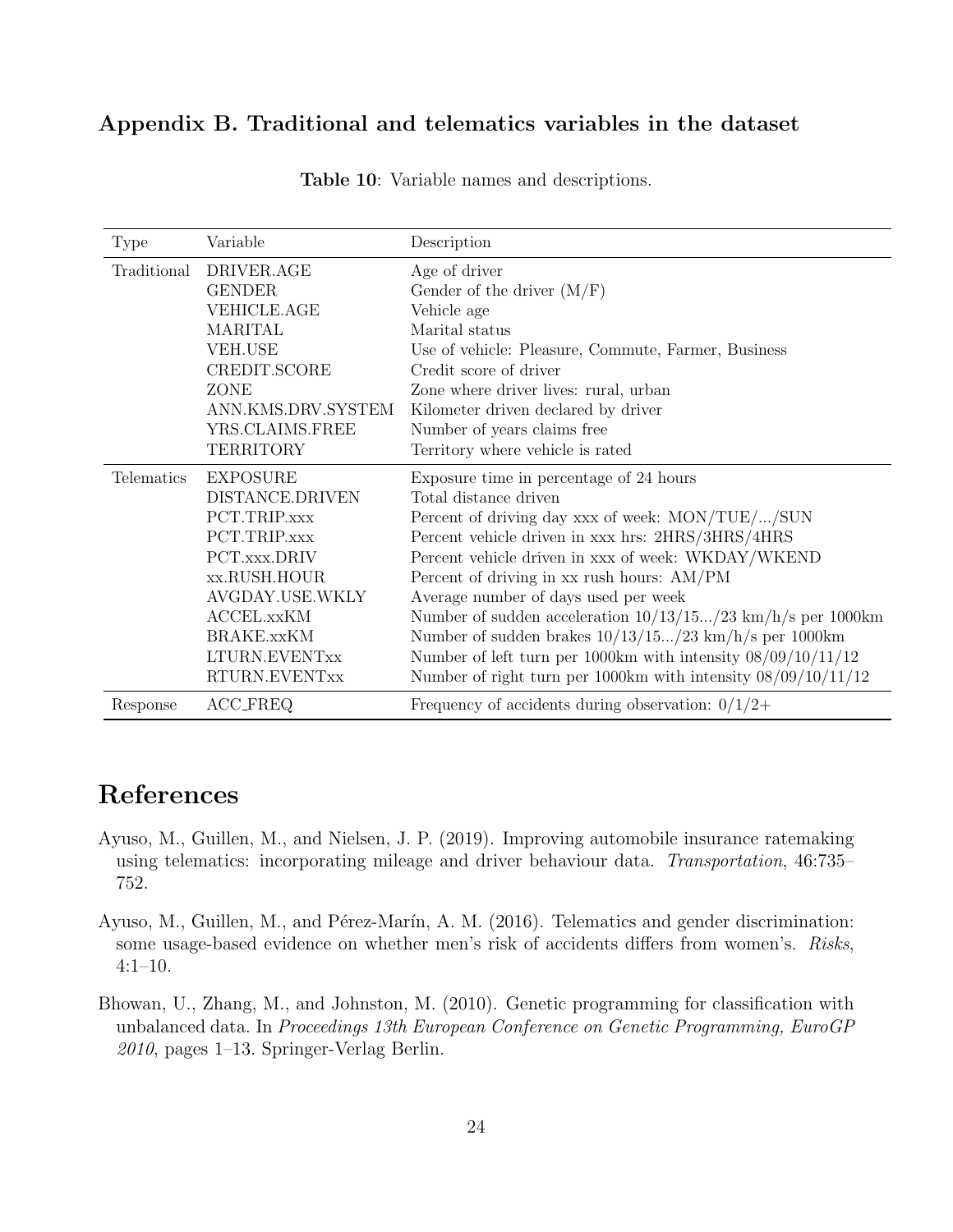- <span id="page-24-0"></span>Boucher, J.-P., Côté, S., and Guillen, M. (2017). Exposure as duration and distance in telematics motor insurance using generalized additive models. Risks, 5:1–23.
- <span id="page-24-5"></span>Chawla, N. V., Bowyer, K. W., Hall, L. O., and Kegelmeyer, W. P. (2002). SMOTE: Synthetic minority over-sampling technique. Journal of Artificial Intelligence Research, 16:321–357.
- <span id="page-24-9"></span>Chawla, N. V., Lazarevic, A., Hall, L. O., and Bowyer, K. W. (2003). SMOTEBoost: Improving prediction of the minority class in boosting. In PKDD 2003: Proceedings of the Seventh European Conference on Principles and Practice of Knowledge Discovery, pages 107–119. Springer-Verlag: Berlin-Heidelberg.
- <span id="page-24-2"></span>Constantinescu, C. C., Stancu, I., and Panait, I. (2018). Impact study of telematics auto insurance. Review of Financial Studies, 3(4):17–35.
- <span id="page-24-8"></span>Ferreira, A. J. and Figueiredo, M. A. (2012). Boosting algorithms: A review of methods, theory, and applications. In Zhang, C. and Ma, Y., editors, Ensemble Machine Learning: Methods and Applications, chapter 2, pages 35–85. Springer Science.
- <span id="page-24-11"></span>Fowlkes, E. B. and Mallows, C. (1983). A method for comparing two hierarchical clusterings. Journal of the American Statistical Association, 78(383):553–569.
- <span id="page-24-4"></span>Freund, Y. and Schapire, R. E. (1997). A decision-theoretic generalization of on-line learning and an application to boosting. Journal of Computer and System Sciences, 55(1):119–139.
- <span id="page-24-7"></span>Friedman, J., Hastie, T., and Tibshirani, R. (2000). Additive logistic regression: A statistical view of boosting. The Annals of Statistics, 28(2):337–407.
- <span id="page-24-10"></span>Galar, M., Fernández, A., Barrenechea, E., Bustince, H., and Herrer, F. (2012). A review on emsembles for the class imbalance problem: bagging-, boosting-, and hybrid-based approaches. IEEE Transactions on Systems, Man, and Cybernetics – Part C: Applications and Review, 42(4):463–484.
- <span id="page-24-1"></span>Guillen, M., Nielsen, J. P., Ayuso, M., and Pérez-Marín, A. M. (2019). The use of telematics devices to improve automobile insurance rates. Risk Analysis, 39(3):662–672.
- <span id="page-24-3"></span>Guillen, M., Nielsen, J. P., Pérez-Marín, A. M., and Elpidorou, V. (2020). Can automobile insurance telematics predict the risk of near-miss events? North American Actuarial Journal, 24(1):141–152.
- <span id="page-24-6"></span>Hastie, T., Tibshirani, R., and Friedman, J. (2009). The Elements of Statistical Learning: Data Mining, Inference, and Prediction. Springer: New York.
- <span id="page-24-12"></span>Holland, J. H. (1975). Adaptation in Natural and Artifical Systems. Univesity of Michigan Press: Ann Arbor.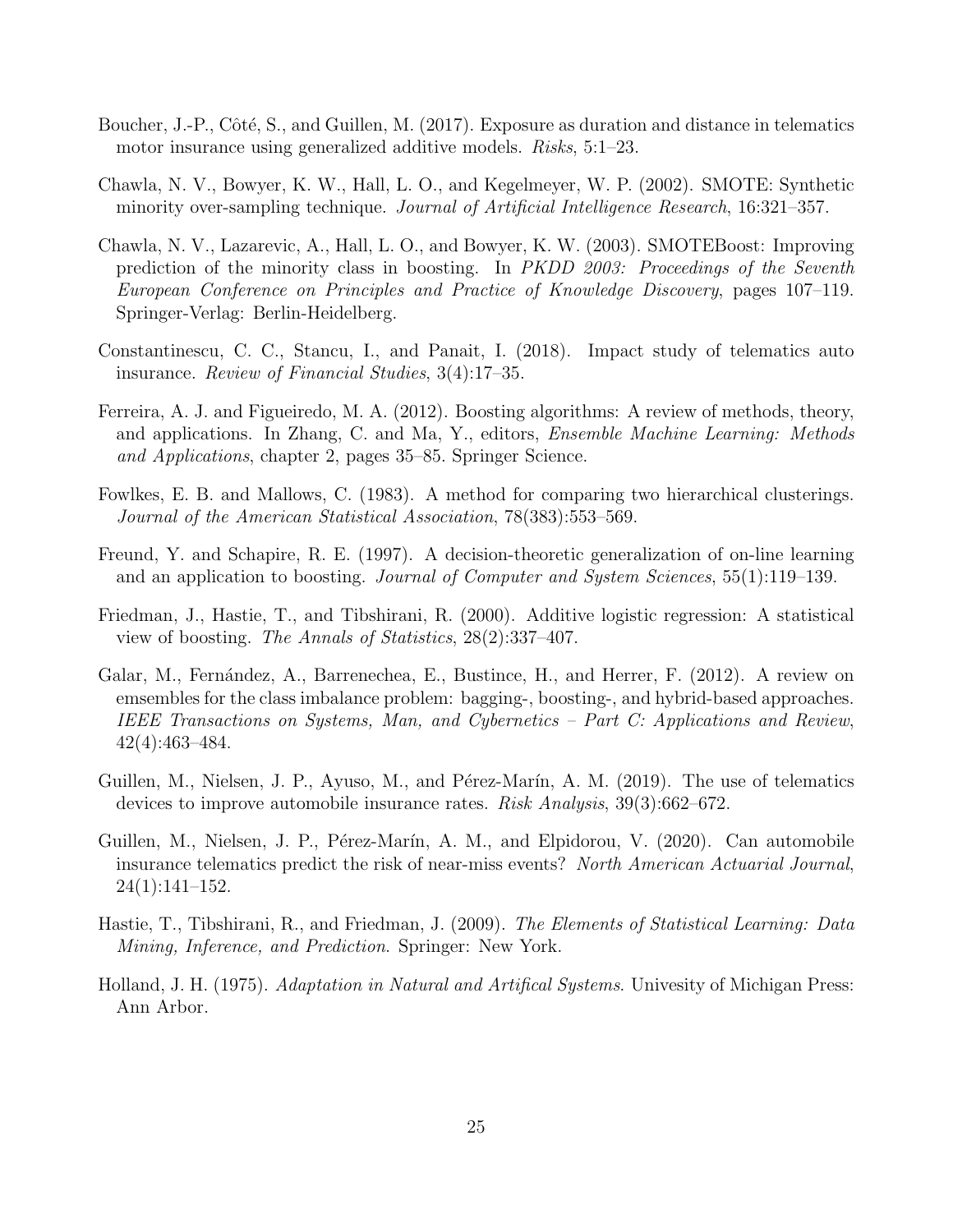- <span id="page-25-1"></span>Karapiperis, D., Birnbaum, B., Bradenburg, A., Catagna, S., Greenberg, A., Harbage, R., and Obersteadt, A. (2015). Usage-based insurance and vehicle telematics: Insurance market and regulatory implications. Technical report, National Association of Insurance Commissioners and The Center for Insurance Policy and Research.
- <span id="page-25-12"></span>Mühlenbein, H. (1997). Genetic algorithms. In Aarts, E. H. and Lenstra, J. K., editors, *Local* Search in Combinatorial Optimization, pages 137–172. Princeton University Press.
- <span id="page-25-0"></span>Orphanoudakis, S. C., Chronaki, C. E., Tsiknakis, M., and Kostomanolakis, S. G. (1998). Telematics in healthcare. In Wong, S. T., editor, Medical Image Databses, chapter 10, pages 251–281. Springer New York.
- <span id="page-25-9"></span>Pazzani, M., Merz, C., Murphy, P., Ali, K., Hume, T., and Brunk, C. (1994). Reducing misclassification costs. In ICML 1994: Proceedings of the Eleventh International Conference on Machine Learning, pages 217–225. Morgan Kaufman Publishers Inc.: San Francisco, CA.
- <span id="page-25-5"></span>Pednault, E. P., Rosen, B. K., and Apte, C. (2000). Handling imbalanced data sets in insurance risk modeling. Technical report, Association for the Advancement of Artificial Intelligence (AAAI).
- <span id="page-25-11"></span>Pedregosa, F., Varoquaux, G., Gramfort, A., Michel, V., Thirion, B., Grisel, O., Blondel, M., Prettenhofer, P., Weiss, R., Dubourg, V., Vanderplas, J., Passos, A., Cournapeau, D., Brucher, M., Perrot, M., and Duchesnay, E. (2011). Scikit-learn: machine learning in Python. Journal of Machine Learning Research, 12:2825–2830.
- <span id="page-25-3"></span>Pérez-Marín, A. M., Guillen, M., Alcañiz, M., and Bermúdez, L. (2019). Quantile regression with telematics information to assess the risk of driving above the posted speed limit. Risks, 7:1–11.
- <span id="page-25-4"></span>Pesantez-Narvaez, J., Guillen, M., and Alcañiz, M. (2019). Predicting motor insurance claims using telematics data – XGBoost versus logistic regression. Risks, 7:1–16.
- <span id="page-25-7"></span>Schapire, R. E. and Singer, Y. (1999). Using boosting algorithms using confidence-rated predictions. Machine Learning, 37:297–336.
- <span id="page-25-8"></span>Seiffert, C., Khoshgoftaar, T. M., Van Hulse, J., and Napolitano, A. (2010). RUSBoost: A hybrid approach to alleviating class imbalance. IEEE Transactions on Systems, Man, and Cybernetics - Part A: Systems and Humans, 40(1):185–197.
- <span id="page-25-10"></span>Sun, Y., Kamel, M. S., Wong, A. K., and Wang, Y. (2007). Cost-sensitive boosting for classification of imbalanced data. Pattern Recognition, 40(12):3358–3378.
- <span id="page-25-2"></span>Verbelen, R., Antonio, K., and Claeskens, G. (2018). Unravelling the predictive power of telematics data in car insurance pricing. Journal of the Royal Statistical Society: Series C (Applied Statistics), 67(5):1275–1304.
- <span id="page-25-6"></span>Yang, Q. and Wu, X. (2006). 10 challenging problems in data mining research. *International* Journal of Information Technology & Decision Making, 5(4):597–604.